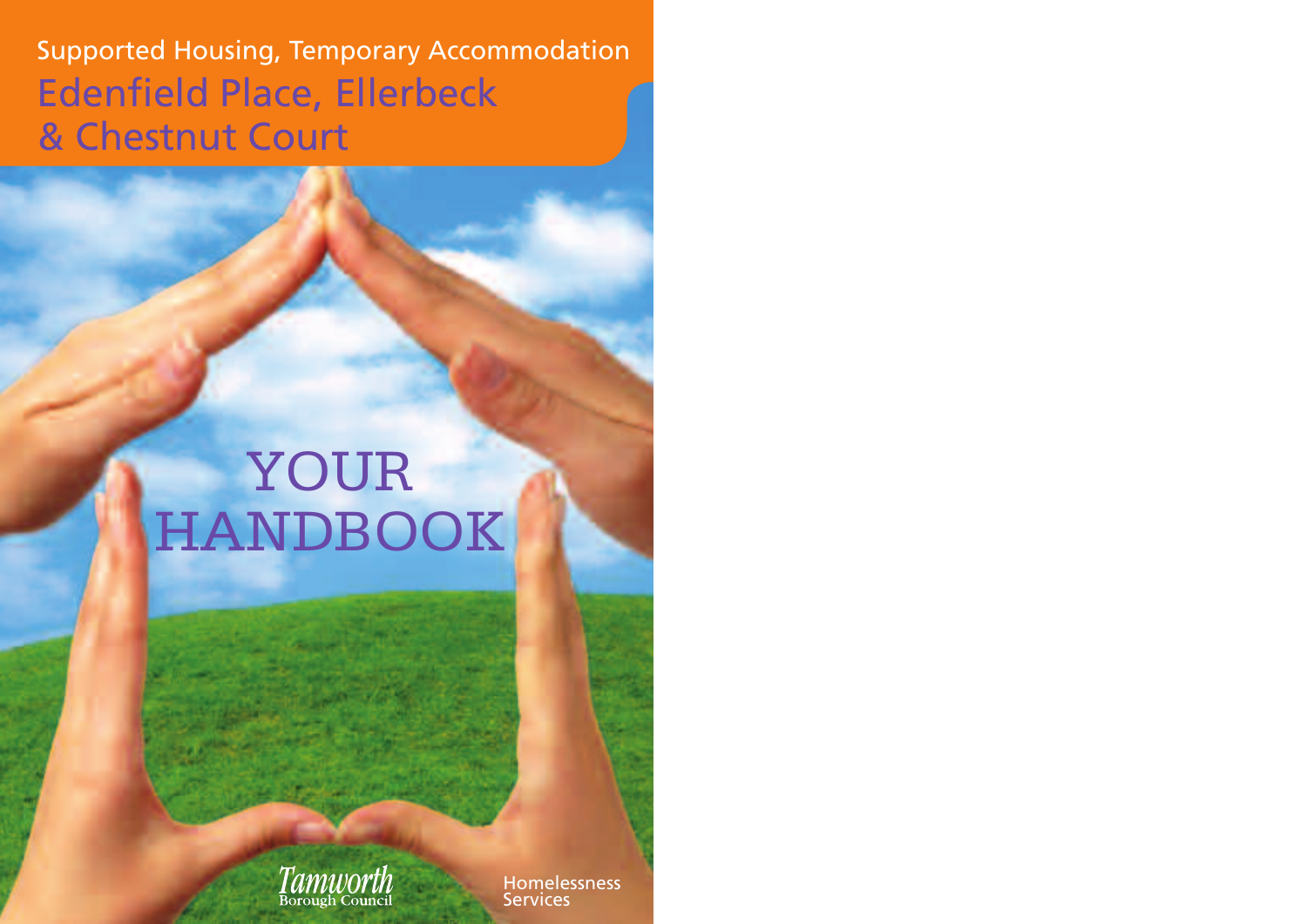### Contents

| $\bullet$                                                                           |  |
|-------------------------------------------------------------------------------------|--|
| $\bullet$<br>$\bullet$                                                              |  |
| What happens if you don't engage with your<br>$\bullet$<br>$\bullet$<br>$\bullet$   |  |
| Cultural and Religious backgrounds & places of worship 16<br>$\bullet$<br>$\bullet$ |  |
|                                                                                     |  |
| $\bullet$                                                                           |  |

### 

| • How to Report Concerns about Child or vulnerable adults33 |  |
|-------------------------------------------------------------|--|
|                                                             |  |
|                                                             |  |
|                                                             |  |
|                                                             |  |
|                                                             |  |

### Section 6 - Social events & getting involved ......36



 $\bullet$ 

 $\bullet$ 

 $\bullet$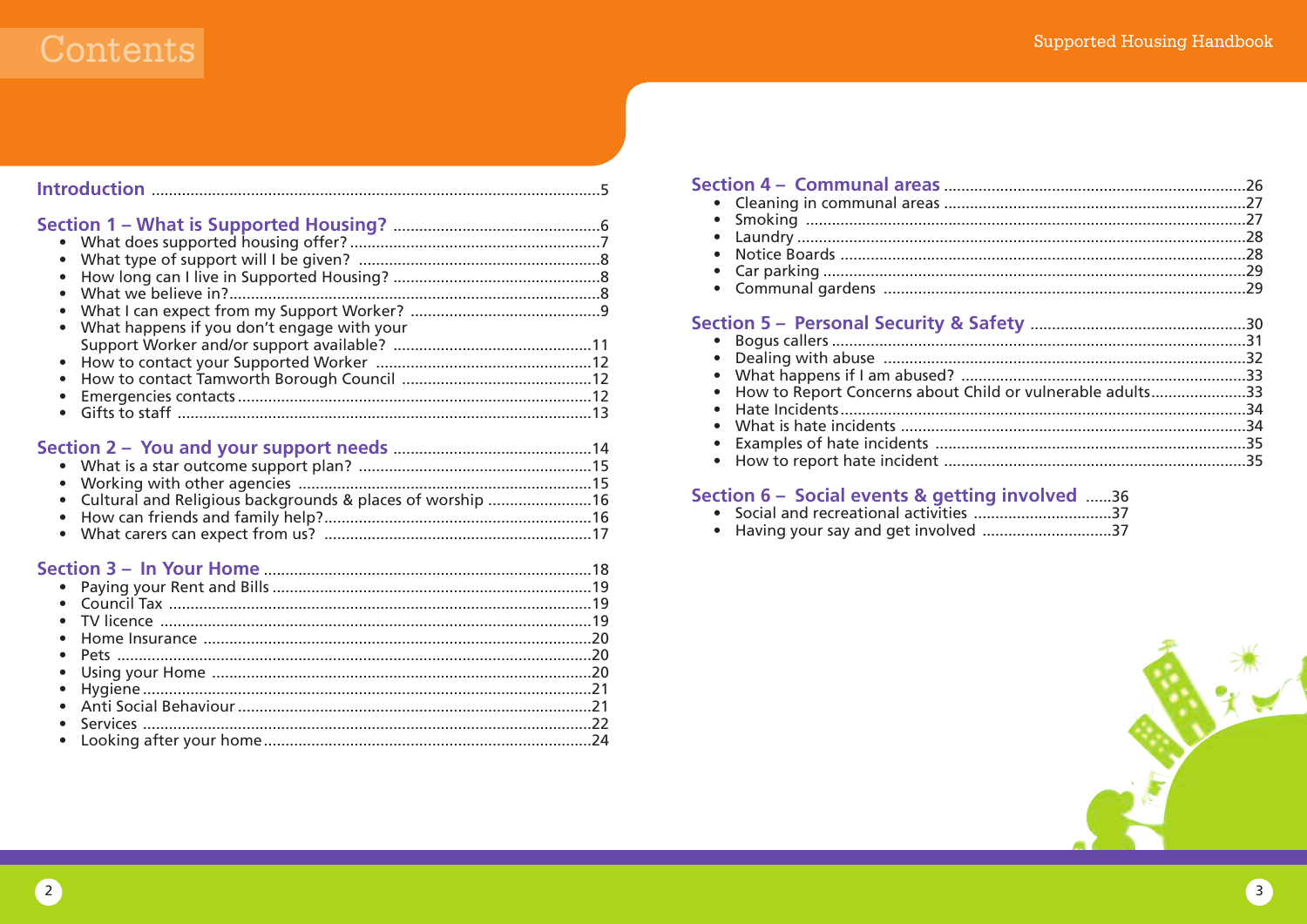### $\Gamma$  . Supported Housing Handbook  $\Gamma$

| $\bullet$<br>$\bullet$<br>$\bullet$<br>$\bullet$<br>$\bullet$<br>$\bullet$                                                                                                                               |  |
|----------------------------------------------------------------------------------------------------------------------------------------------------------------------------------------------------------|--|
|                                                                                                                                                                                                          |  |
| $\bullet$<br>$\bullet$                                                                                                                                                                                   |  |
|                                                                                                                                                                                                          |  |
| Section 11 - Moving on from Supported Housing 52<br>$\bullet$<br>$\bullet$<br>What happens when I have been accepted for a property? 54<br>$\bullet$<br>$\bullet$<br>$\bullet$<br>$\bullet$<br>$\bullet$ |  |
| <b>Section 12 - Reasons for Tamworth Borough Council</b>                                                                                                                                                 |  |
|                                                                                                                                                                                                          |  |

### Introduction

Welcome to your new home. We hope you will be very happy here. This handbook is full of useful information and advice. Please keep it in a safe place where you can find it easily.

If you need further information or have a question about our service at any time, please speak to your Support Worker or phone 01827 899428.

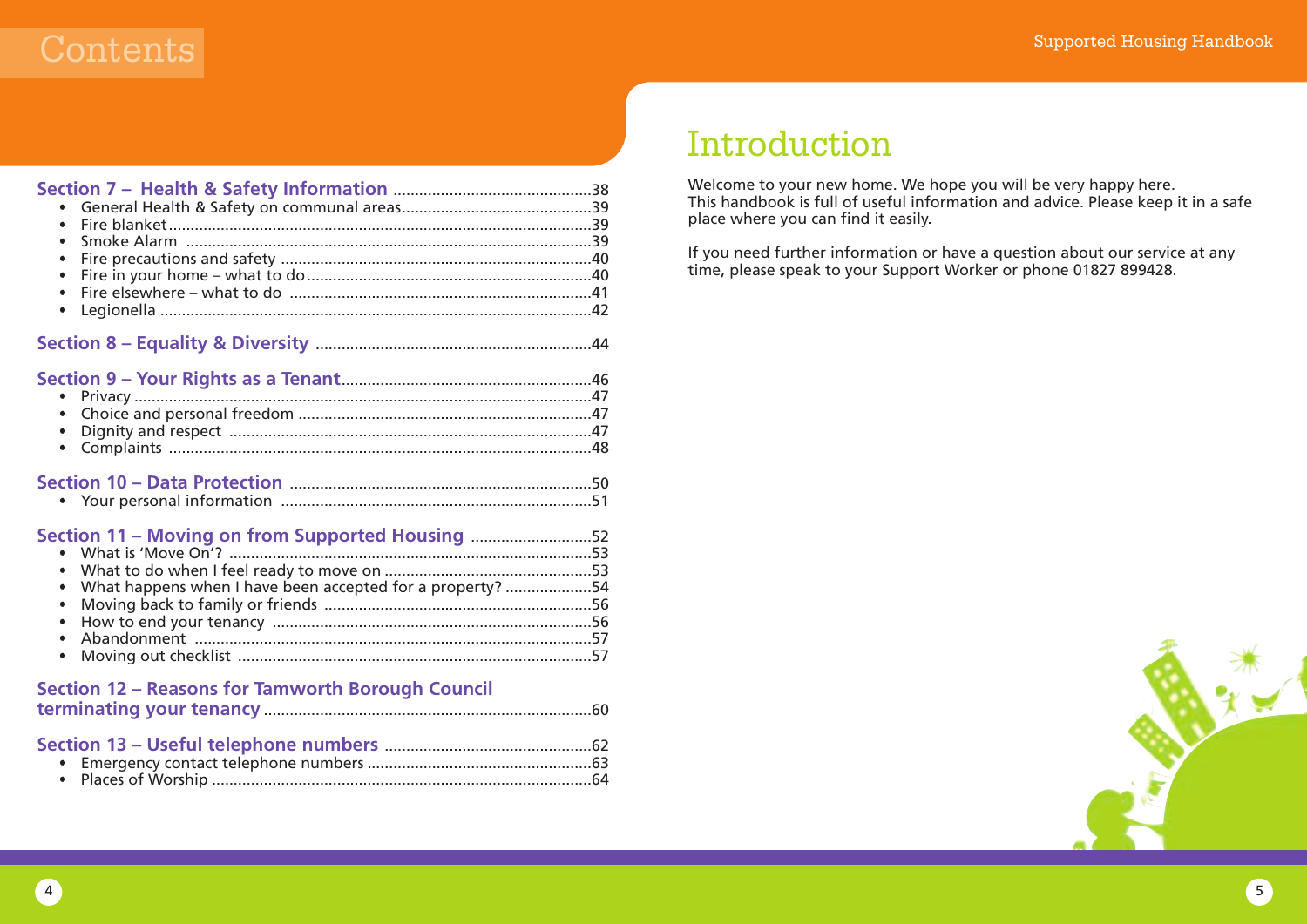### What is Supported Housing?



### **What does supported housing offer?**

The service is here to help homeless people; this can be single people, single parent families, and couples with or without children, all who have faced the difficulties of homelessness.

Our accommodation is furnished to a high standard with cookers, fridges and laundry facilities as well as carpeted throughout.

We are a dedicated team who provides temporary accommodation and support to help you through homelessness. We offer help, guidance and advice, this can be about.

### **1 Economic wellbeing**

- $\sqrt{ }$  maximising income and/or claiming benefit
- $\checkmark$  reducing debt
- $\checkmark$  obtaining work

### **2 Enjoy and achieve**

 $\sqrt{\ }$  Participate in training, education, leisure and/or learning activities  $\sqrt{\ }$  Establish contact with external groups, agencies, friends and/or family

### **3 Be healthy**

 $\sqrt{\ }$  Better manage physical and mental health

### **4 Stay safe**

 $\sqrt{\ }$  Maintain accommodation and avoid eviction

 $\checkmark$  Keeping self safe from harm and others

### **5 Making a positive contribution**

- $\sqrt{\ }$  Develop confidence and ability to have
- $\checkmark$  choice, control and/or involvement

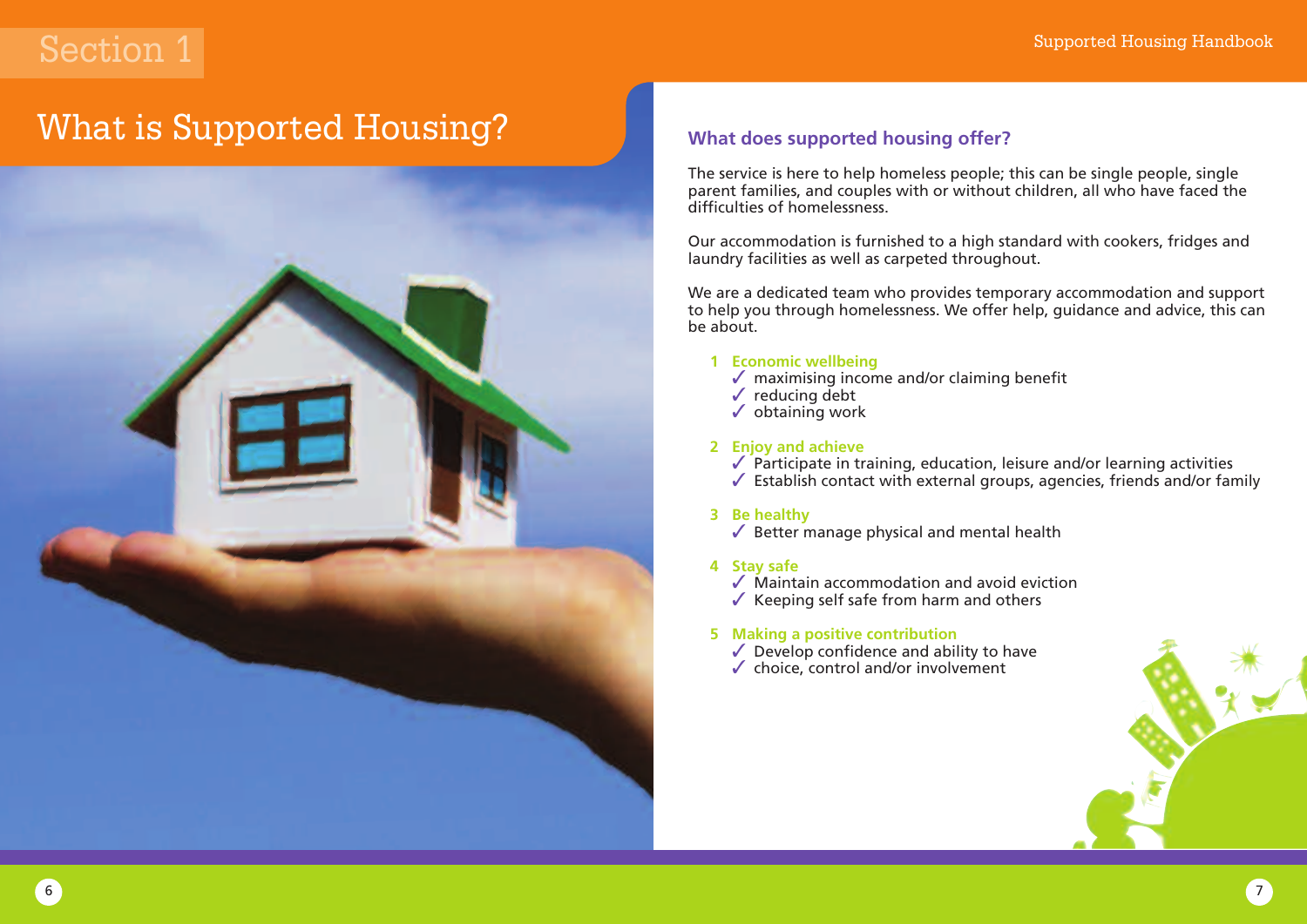### **What type of support will I be given?**

Our aim is to help you live independently through support and advice. This support helps you to set up and maintain your own home. We can negotiate with agencies for such as DWP, Housing Management, Housing Benefits, Council Tax and Social Services. We can help you keep appointments, fill out forms, make official telephone calls, advocate on your behalf, access education /employment training, social events, establish contact with external groups.

This support is provided on an individual basis in your own home. You will be allocated a Support Worker who will work with you.

### **How long can I live in Supported Housing?**

People stay with us for varying lengths of time but are usually between 6 months and two years dependent on their individual needs.

Our overall aim is to ensure you develop the skills and stability to enable you to `move on` and maintain your own tenancy in the future, regardless of where you move to when you leave us.

### **What we believe in**

We aim to provide services that are equally available to everyone. We believe that everyone should be treated fairly and live in a place free from the threat of abuse.

We will resist and challenge racist and sexist comments or any other offensive comments or abuse or threatening behaviour.

### **We will**

- Help you be as independent as possible
- Treat you with courtesy, honesty and respect your dignity
- Give you enough information to help you make the right choices
- Listen and learn from what others tell us about the services you receive
- Take your views into account and fully involve you in all decisions
- Treat you fairly based on your level of need and not discriminate against

you because of your age, gender, race, colour, ethnic or national origin, disability or sexual orientation

- Help you if your first language is not English or if you need help which completing forms or receiving information from staff
- Respond to all reports of racial harassment and victimisation made by tenants with one working day
- Treat your personal information as confidential

Because of this you will be able to complain about the service you receive without being victimised; and be able to live peacefully in your home without harassment or interference from others.

### **What I can expect from my Support Worker?**

Within 48 hours of moving in your Support Worker will sit and talk you through the facilities and activities that are available on or near your scheme. They will also let you know the hours they are available. They will also cover what they can and cannot do for you as part of their role.

### **Your Support Worker can:**

- visit you in your own home
- agree a support plan with you and encourage to you achieve desired outcomes
- encourage you to be independent and participate in activities and/or learning
- give you information about local facilities
- help you keep in touch with your family, friends and other agencies
- respond to emergencies during duty hours
- help you to access services
- advise & support about, staying safe, economic wellbeing, health, enjoying/achieving, making a positive contribution
- We can help you keep appointments, fill out forms, make official telephone calls and advocate on your behalf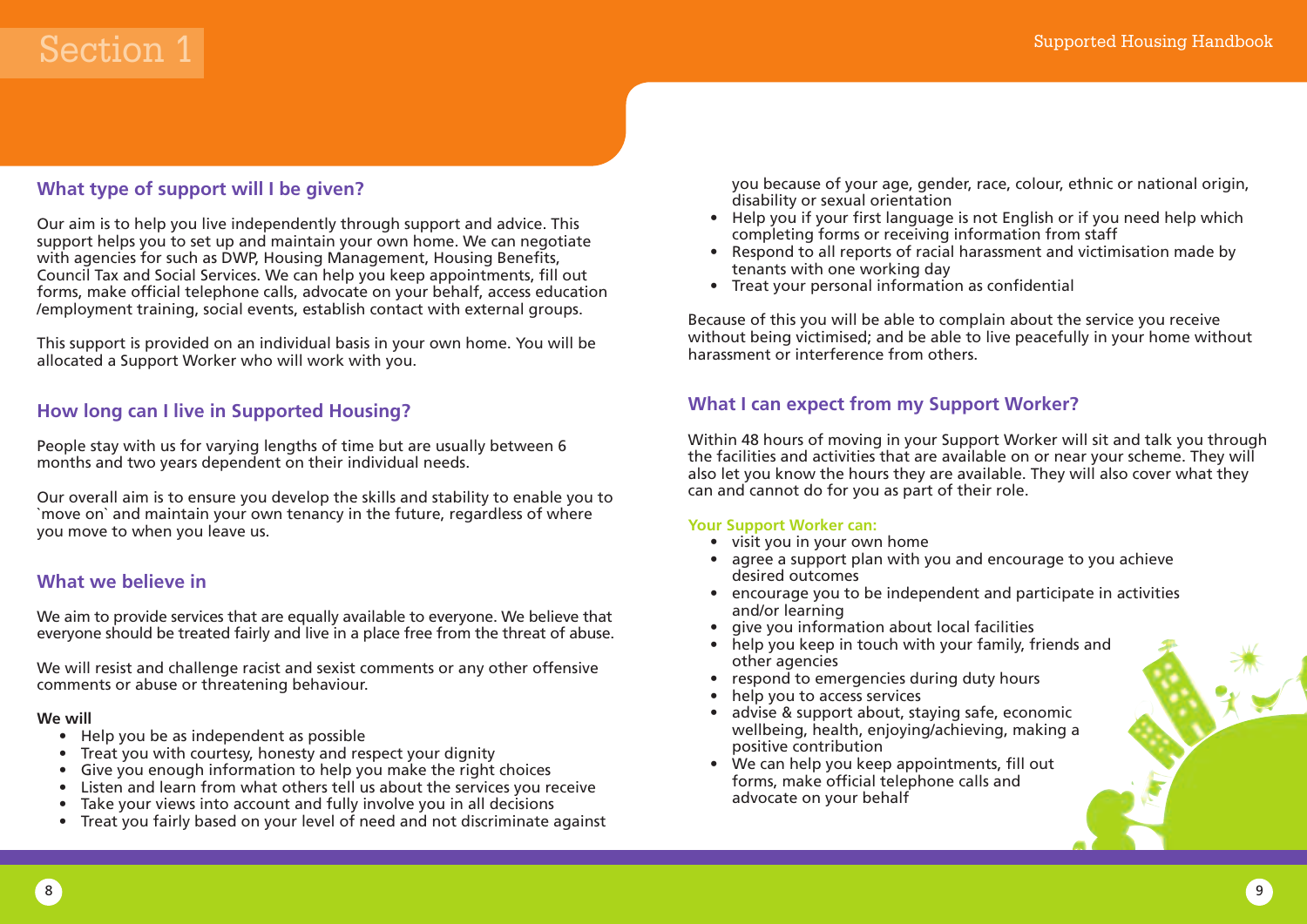## $\operatorname{Section~1}$  supported Housing Handbook  $\operatorname{Section}$

### **Whilst your Support Worker is there to help you, they cannot:**

- clean or do housework
- help with DIY projects
- shop
- collect money/benefits or pay bills
- do your laundry
- cook you meals
- help you with your personal care, including help with any medication
- provide you with their home phone number
- transport you in their car

There will be times when your Support Worker is away due to holiday, staff training, (which we consider to be an important part of their role) or sickness. On these occasions we will, wherever possible, arrange for another Support Worker to visit you.

### **Weekly Visits**

Your Support Worker will visit you at least once a week and stay for about an hour; but these times do vary according to people's individual needs. These appointments are to help create changes in your life. This could be through problem solving supporting you in contacting agencies and other services to ensure you receive the right support, as well as taking the time to see how well you are managing. Regular coffee mornings are also held at the schemes for everyone to come along.

Support Workers will not enter your home unless you invite them. They will not knock and walk in.

Your Support Worker will not enter your home without your prior permission or if you are not there unless:

- you call for help
- you, your neighbours or other residents are in danger

In any of these events, your Support Worker will make sure that your home is left secure afterwards.

On some rare occasions, such as very bad weather, your Support Worker may have a problem visiting you. If this happens we will telephone you.

### **How you can help your Support Worker**

There are a number of ways you can help make our service better for you, including:

- Let your Support Worker know when you will be unavailable for your visit. For example, if you are attending a doctor's appointment or are visiting a friend please let us know
- Give your Support Worker all the information they might need in an emergency, such as how to get hold of your next of kin and your doctor's details. Your Support Worker will keep this with your Support Plan so if any details change – such as your next of kin's phone number - please let them know straightaway
- Don't let anyone into your home or into the scheme if you don't know who they are and why they are calling. Ask to see identity cards, keep doors locked and ask your visitors to do the same

### **What happens if you don't engage with your Support Worker and /or support available?**

As Supported Housing is specialist accommodation available for people who need support and advice, Tamworth Borough Council will terminate your tenancy if you don't make use of the support that is available.

To engage you must:

- attend appointments with your support worker
- work towards achieving your agreed work plan

Let your Support Worker know when you will be unavailable for your visit or appointment/activities which have been arranged. For example, if you are attending a doctor's appointment or visiting a friend, please let us know as it will stop us worrying about you and we can make alternative arrangements for your appointments.

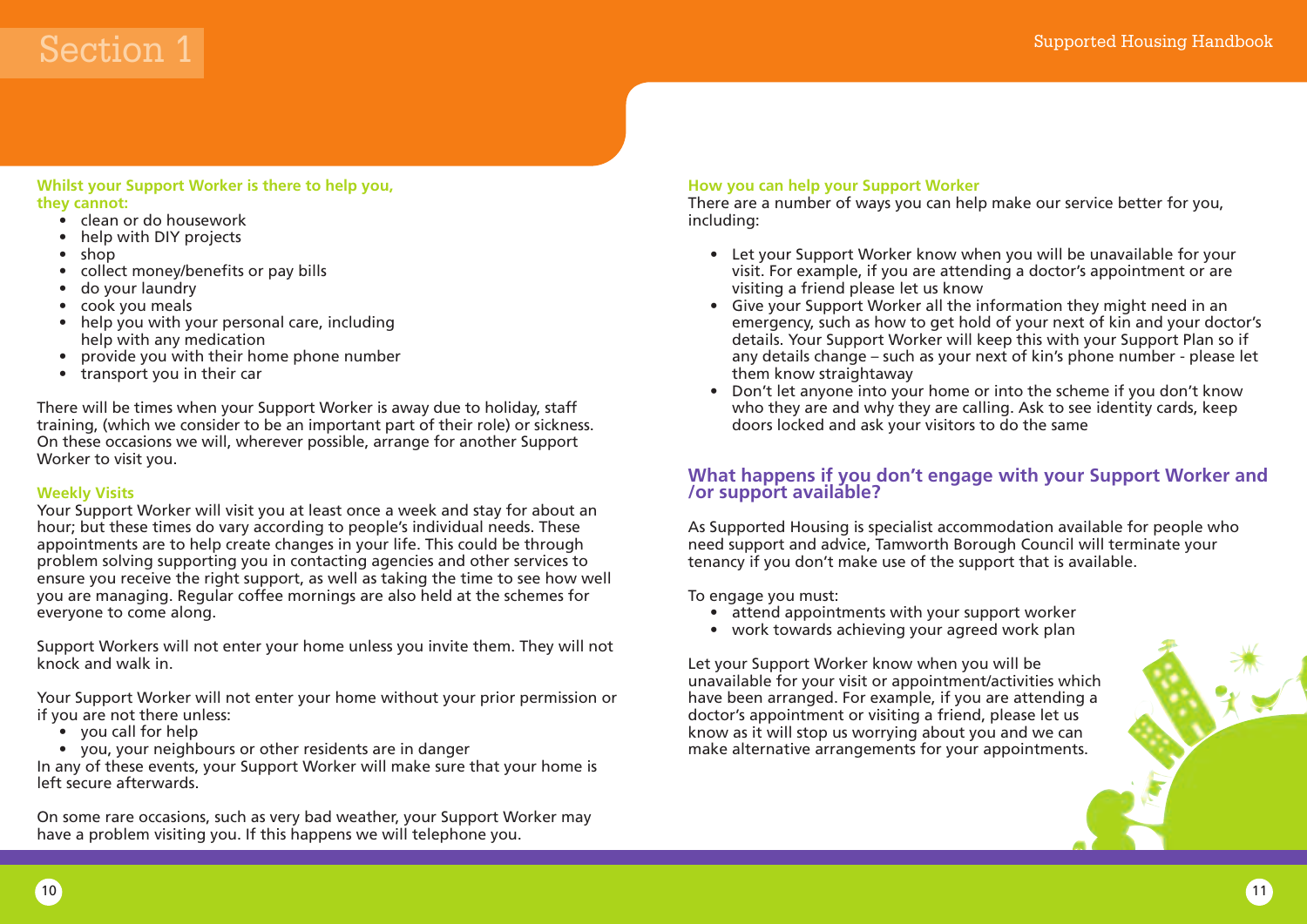### **How to contact your Support Worker?**

You can contact your Support Worker and/or the supporting housing team Monday to Friday 9am – 5pm.

#### Telephone: 01827 899428.

In the event of an emergency outside of office hours when your Support Worker is off duty, you must contact Tamworth Borough Council on 01827 709709 and follow the instructions given.

### **How to contact Tamworth Borough Council**

During open hours you can contact Tamworth Borough Council on 01827 709709 or visit us at Tamworth Borough Council, Marmion House, Lichfield Street, Tamworth B79 7BZ. Alternately information is available on our website www.tamworth.gov.uk.

### **Emergency Contacts**

**Dental Emergencies** call your own dentist or NHS Direct 08 45 46 47

**Minor Injuries** can be treated at Sir Robert Peel Hospital, Tamworth, open 24 hours per day, 7 days a week

**Mental Health Support & Advice** free helpline call Saturday & Sunday between 2pm – 2am 0808 800 2234 Outside of these times leave a message & they will call you back

**Emergency Contraception** is available from your GP/chemist & Tamworth Health Clinic, Upper Gungate open on Saturdays 10.15am–12.30pm **Tamworth Borough Council** 01827 709709 (out of office hours follow the instructions give)

**Housing Repairs** (24 hours) call 0800 183 0044

**Police Emergency** – where life is in danger or a crime in progress call 999 Police Non Emergency call 0300 123 4455

**How to Report a Concern about a Child or Vulnerable Adult** Child:0800 1313126 Vulnerable Adult: 0845 6042719

**Hospital Accident & Emergency services** are at Good Hope Hospital, Sutton Coldfield

**NHS Direct** provides 24 hour health advice and information. They can also provide interpreters in many languages. Call 08 45 46 47

**Need someone to talk to?** Text or call your Support Worker & they'll contact you as soon as they possibly can on: Louise 07528 630058, Trudy: 07528 630059 or Caroline: 07528 630057.

### **Gifts to staff**

Whilst we appreciate you will probably become very friendly with your Support Worker, they must act in a professional way at all times.

For example, we understand that sometimes you may want to thank your Support Worker or celebrate a special occasion by giving them a gift. We have strict rules on what staff can and cannot accept so it may be that your Support Worker is unable to take it, so please do not be offended if this happens. Your Support Worker can explain more about this if required.

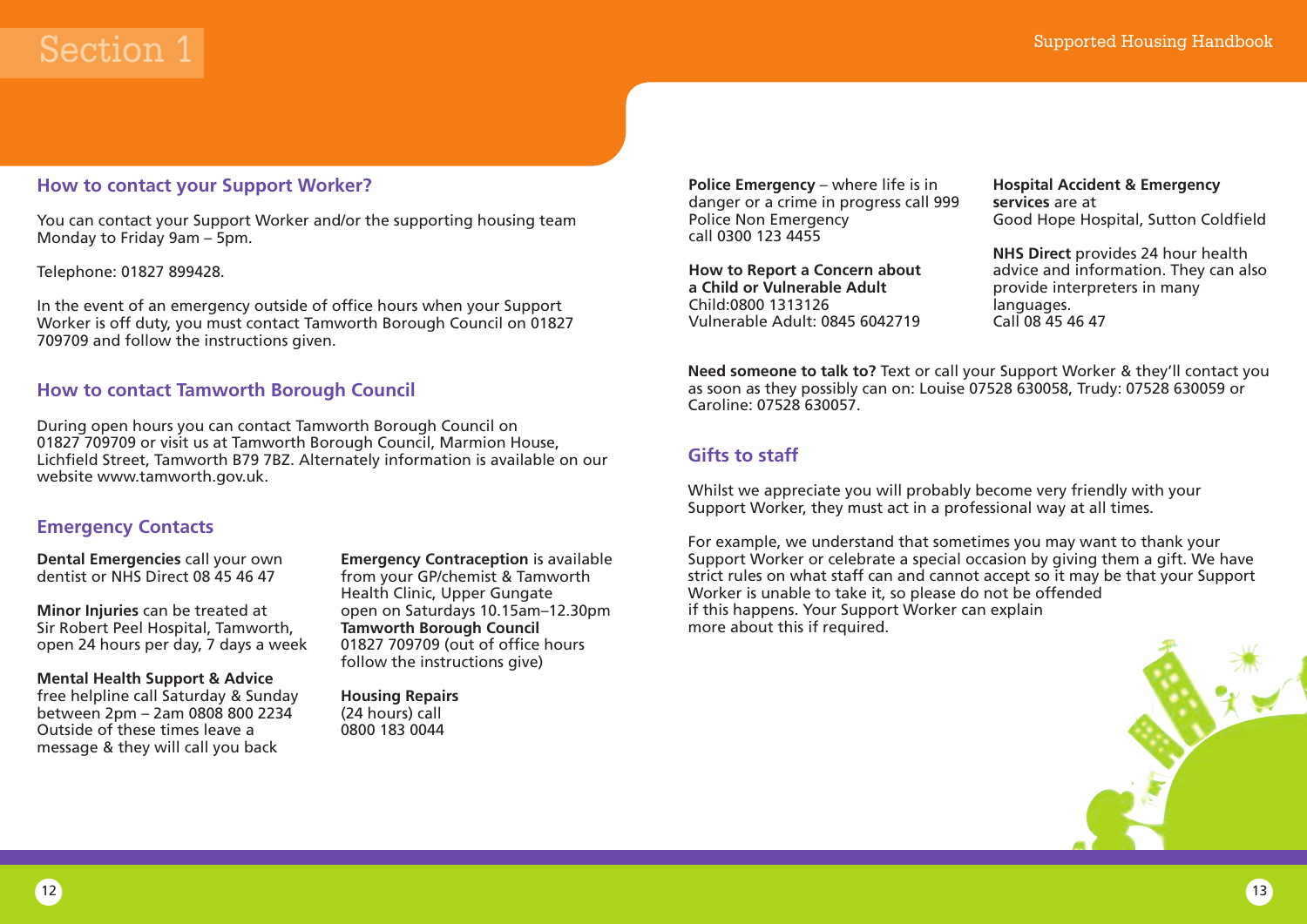### You and Your Support Needs



### **What is a Star Outcome Support Plan?**

When you move in to your new home, your Support Worker will discuss what difficulties you are facing and what help you want to create changes to enable you to maintain your own tenancy in the future, regardless of where you move to when you leave us. As part of this process they will complete a form called a Star Outcome Support Plan with you. This plan helps record the type and level of support you might need to create these changes in your life. You obviously have an important part to play in the process, so you must be happy with what is being discussed. If there is anything you do not agree with, please let your Support Worker know. Your support plan helps us make sure that the service we provide is tailored to your individual needs and requirements.

Your Support Worker will review your Support Plan every six months or earlier if there is a change in your circumstances, so please keep your Support Worker up to date with any information that may affect your health and welfare. You can also ask your Support Worker for a review at any time you wish. You are entitled to keep a copy of your support plan for your own records. If you would like a copy simply ask your Support Worker.

### **Working with other organisations**

As mentioned before, part of your Support Worker's job is to liaise with other agencies, such as DWP, Housing Management, Housing Benefits, Council Tax and Social Services, to help put in place any additional support or assistance you might need. Depending on your individual needs you may receive support from a number of different agencies.

This means that your Support Worker will need to discuss some of your personal details with other agencies or organisations. However they will only do this with your prior agreement, or if there is an emergency situation and they feel you are at risk of harm. Please be assured that your Support Worker will never discuss your personal details or situation with other residents. As a company, we treat breaches of confidentiality very seriously. If you have any concerns about this please contact Mr John Coombes, Independent Living Co-ordinator on 01827 709436.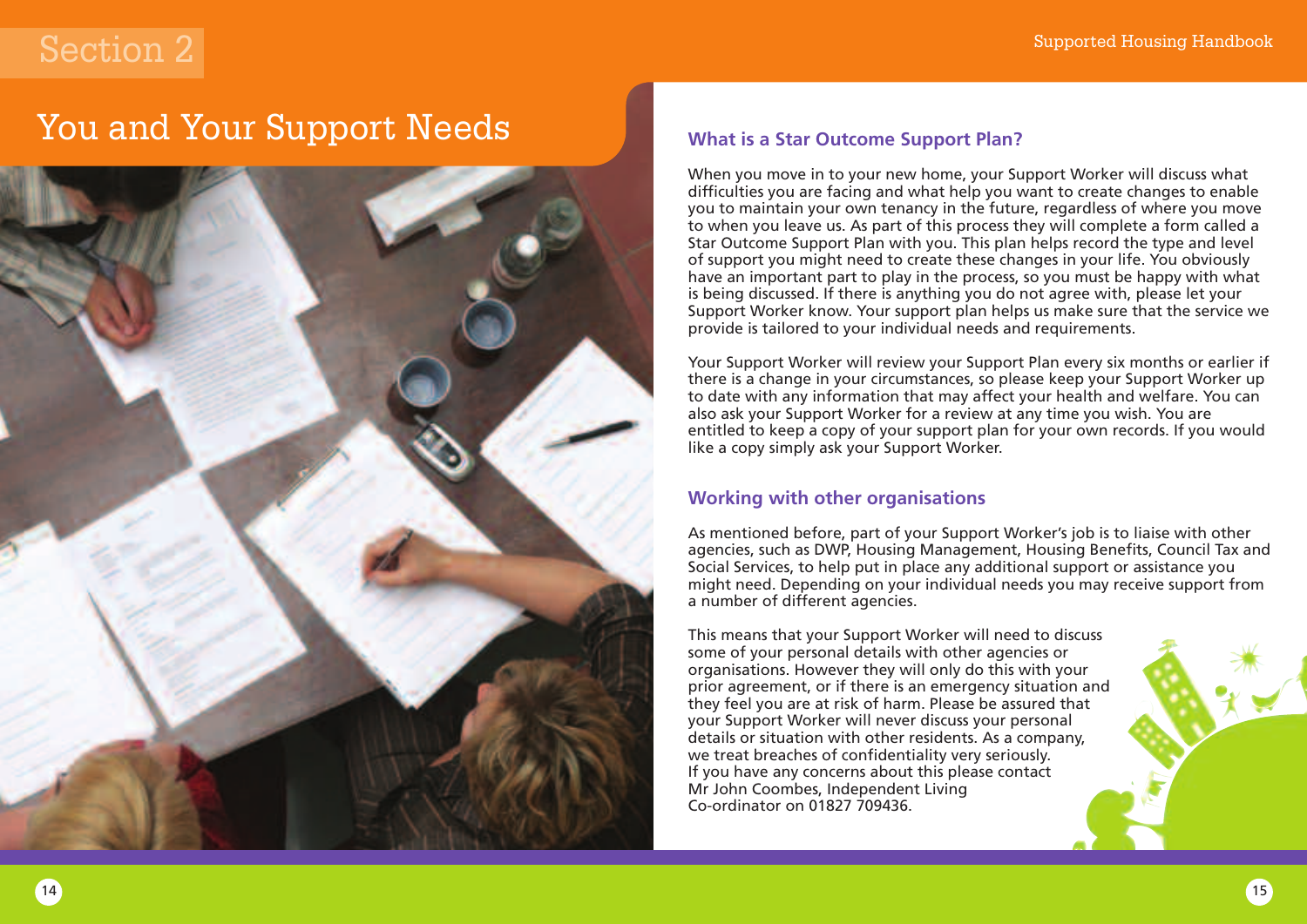### **Cultural and Religious backgrounds & places of worship**

We recognise and respect different beliefs and religions. We encourage all our tenants to keep their own religious affiliations.

For all the latest news about local community events and activities, please talk to the Support Worker.

Please refer to back page of this booklet for a full list of places of worship in the Tamworth Area.

### **How can friends and family help?**

It is important that friends, family and other carers continue to provide support for people who move into temporary accommodation. Wherever possible, the support staff will try to involve any carers and, with prior permission, will keep them informed of your health and well being.

### **What carers can expect from us?**

We are committed to recognising the role of carers and to involving them whenever possible. This might be by:

• Being involved in assessments, wherever possible we will work together with the carer and cared for person to arrange for services that respond to individual needs

#### **We will**

- Recognise and record the role of carers
- Direct carers to sources of advice on benefits and support to help them to continue in the caring role
- Carers Helpline details

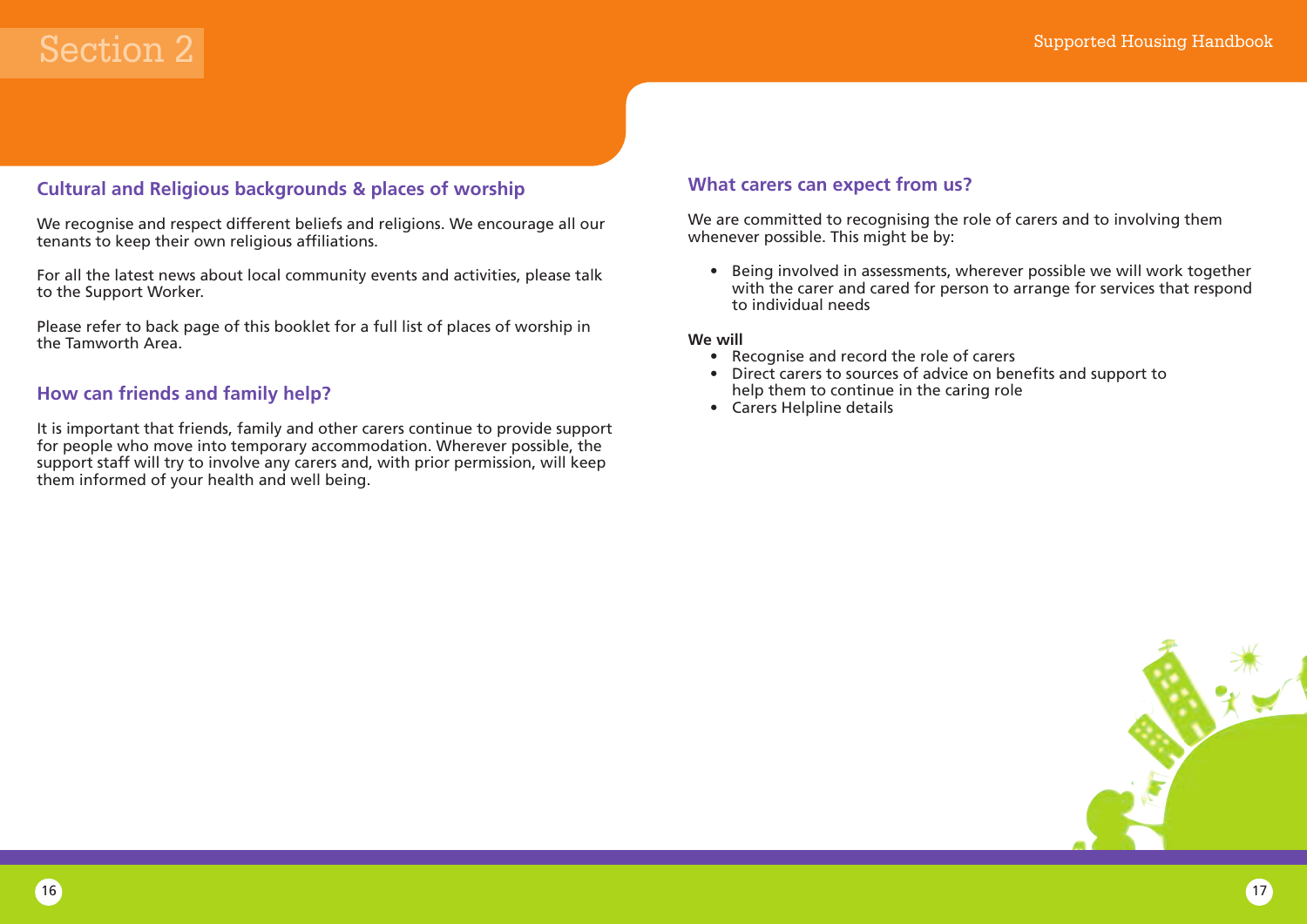### In Your Home



### **Paying your Rent & Bills**

You are responsible for paying all rent, service and support charges, council tax whilst a tenant of your home. Support charges relate to the cost of your Support Worker.

We have a number of different ways you can pay your rent and charges including Direct Debit, using your Allpay Card at your local Post Office or any shop/outlet displaying the PayPoint sign, online at www.tamworth.gov.uk, or over the phone 01827 709709.

You may be entitled to help to pay your rent and service/support charges. If you would like to find out more information to see whether you may be able to receive some help, please speak to your Support Worker or contact our Income Collection Team on 01827 709506.

Within the first month your Support Worker can carry out a financial statement with you. We would urge everyone to do this. This will cover what your income is, make sure you are claiming all the benefits you are entitled to and any debts you may have. Your Support Worker can help you make repayment agreements for loans, debts and outstanding bills that you can afford to pay.

### **Council Tax**

This can be arranged for weekly payments, contact council tax on 709530. Remember to complete a single person discount if there is only one adult over 18 in the property.

### **TV Licence**

Arrangements can be made to pay weekly if you are on low income, monthly or quarterly.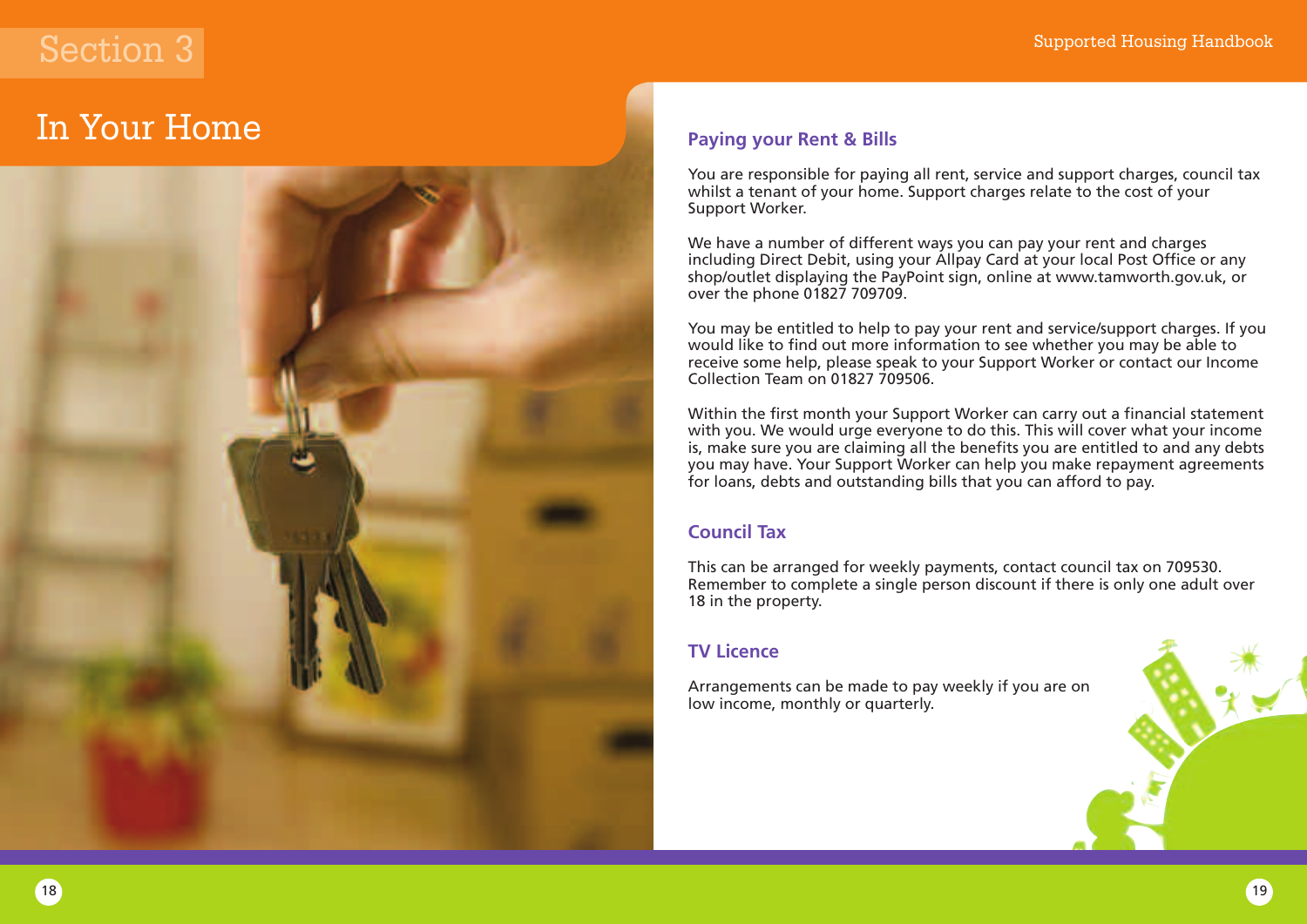### **Home Contents Insurance**

While Tamworth Borough Council is responsible for insuring the building, we do not cover the contents of your home. We therefore strongly advise all our tenants to take out a home contents insurance policy. For example, if you had a fire or your freezer defrosted following a mains power cut, then we would not provide compensation.

We do offer a low cost home contents insurance in conjunction with ROYAL SUN ALLIANCE, if you would like to find out more about this please speak to your Support Worker.

### **No Pets**

We do not allow residents to keep pets on our schemes as you do not have your own garden.

### **Using Your Home**

If you leave your home for more than four weeks you must tell your Support Worker, in order that we do not presume you have abandoned your property.

You must not:

- use portable oil, paraffin or gas cylinder heaters in your home
- store inflammable materials or gas cylinders in the property or in the garden
- store any vehicles or appliances that are powered by petrol, diesel, or paraffin
- Interfere with any equipment of putting out fires in the property or in shared areas
- Remove batteries or otherwise disable smoke or carbon monoxide alarms in the property
- Throw anything out of the windows
- Delay telling your support worker about any damage to your property
- Charge batteries for any powered vehicle in communal areas

### **Hygiene**

You must keep the property clean and tidy ensuring that you don't leave any personal belongings or rubbish in communal areas or we will remove anything you leave in the area. We will not be responsible for any loss suffered by yourself if we remove items left by yourself in shared areas.

You must contact your Support Worker if your property becomes infested with mice, rats or other pests.

### **Anti Social Behaviour**

The Council has a policy statement and procedure for dealing with cases of anti social behaviour. We want residents to be able to enjoy living in their home and in the community. We recognise that people have different lifestyles and that peoples standards of behaviour vary. We will attempt to ensure however, that actions of a minority of tenants do not make the lives of the majority of our tenants a misery and we will therefore take action against tenants who we believe are acting anti-socially. This may include possession action that could lead to your eviction.

While living in a Tamworth Borough Council property you, your friends and relatives and any other person living in or visiting the property must not do the following:

- Do anything which causes or is likely to cause a nuisance to anyone in the area
- Do anything which interferes with the peace, comfort or convenience of other people living in the area
- Harrass anyone in the local area because of their race, nationality, sexuality, sex, religion, or disability
- Use the property for any criminal, immoral or illegal purpose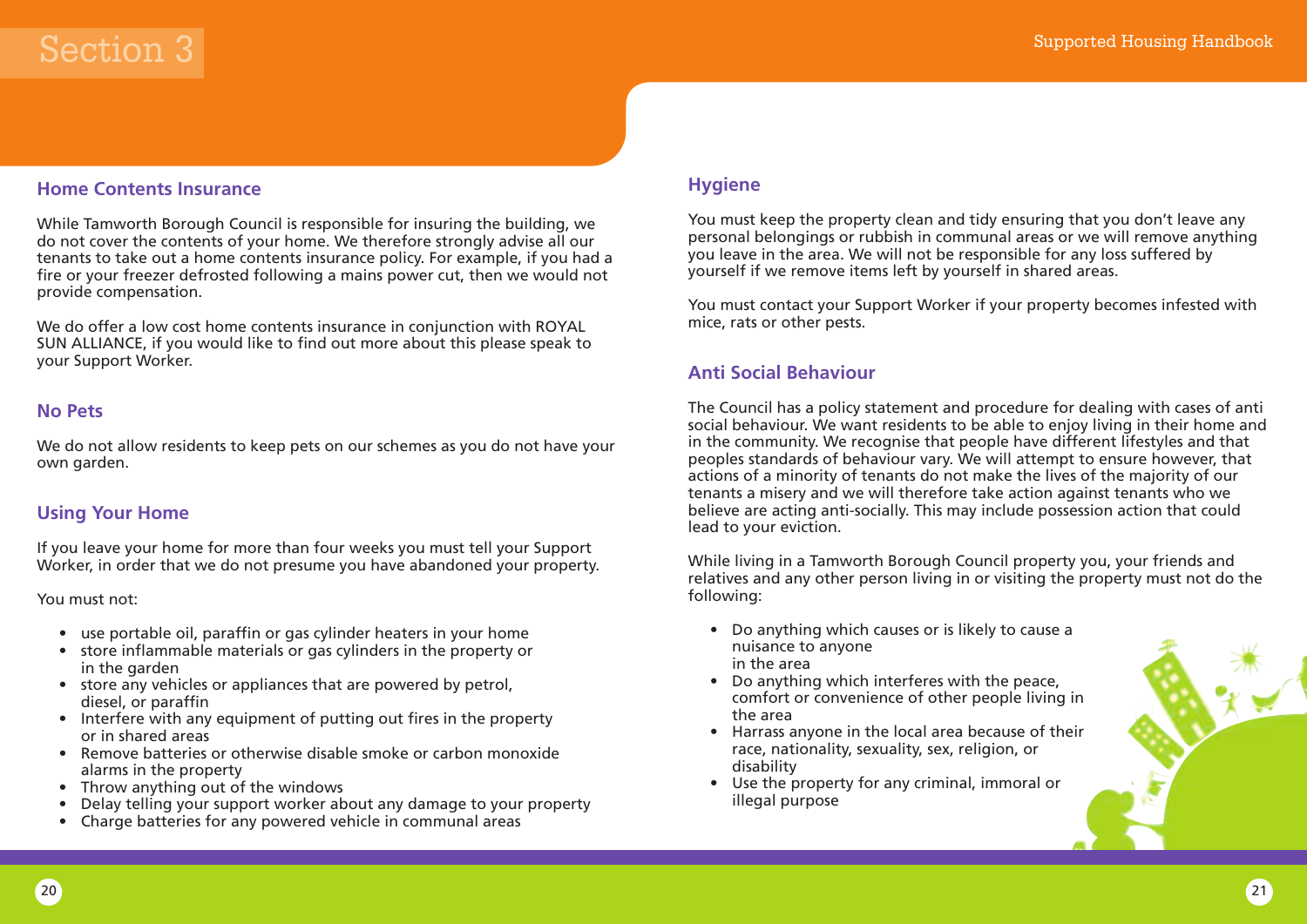### Supported Housing Handbook

### Section 3

- Harass or threaten to harass or use violence towards anyone in the local area including employees of Tamworth Borough Council, councillors or anyone living in the property
- Damage either deliberately or negligently any property owned by Tamworth Borough Council

### **Services**

### **Electric Central Heating (Edenfield and Ellerbeck)**

Remember that you do not have to pay an electricity bill this is included in your service charge.

### **Gas Central Heating (Chestnut Court)**

Remember you don't need to pay a gas bill as this is incuded in your service charge.

### **Cold Water Supply**

Remember that you do not have to pay a water bill this is included in your service charge.

Mains drinking water is provided to the cold tap to the kitchen sink.

Your Support Worker will advise you on the location of the stopcock. Please check that you know where it is and that you can turn it off easily as you need to turn off the supply if you have a leak. Please contact the repairs call centre if you have any problems with this.

### **Recycling and Refuse Service**

Your black wheelie bin is for general waste and is emptied every other week. Your bin should be stored in your bin cupboard near your front door and not left outside.

Your blue recycling bin is collected fortnightly. In these bins you can put all your cans, paper, plastics, cardboard and glass.

If you want to dispose of bulky items such as unwanted furniture, please contact the Service Team. There is charge. Tel 0845 0020022.

At Chestnut Court the general waste is empted into the communal bin.

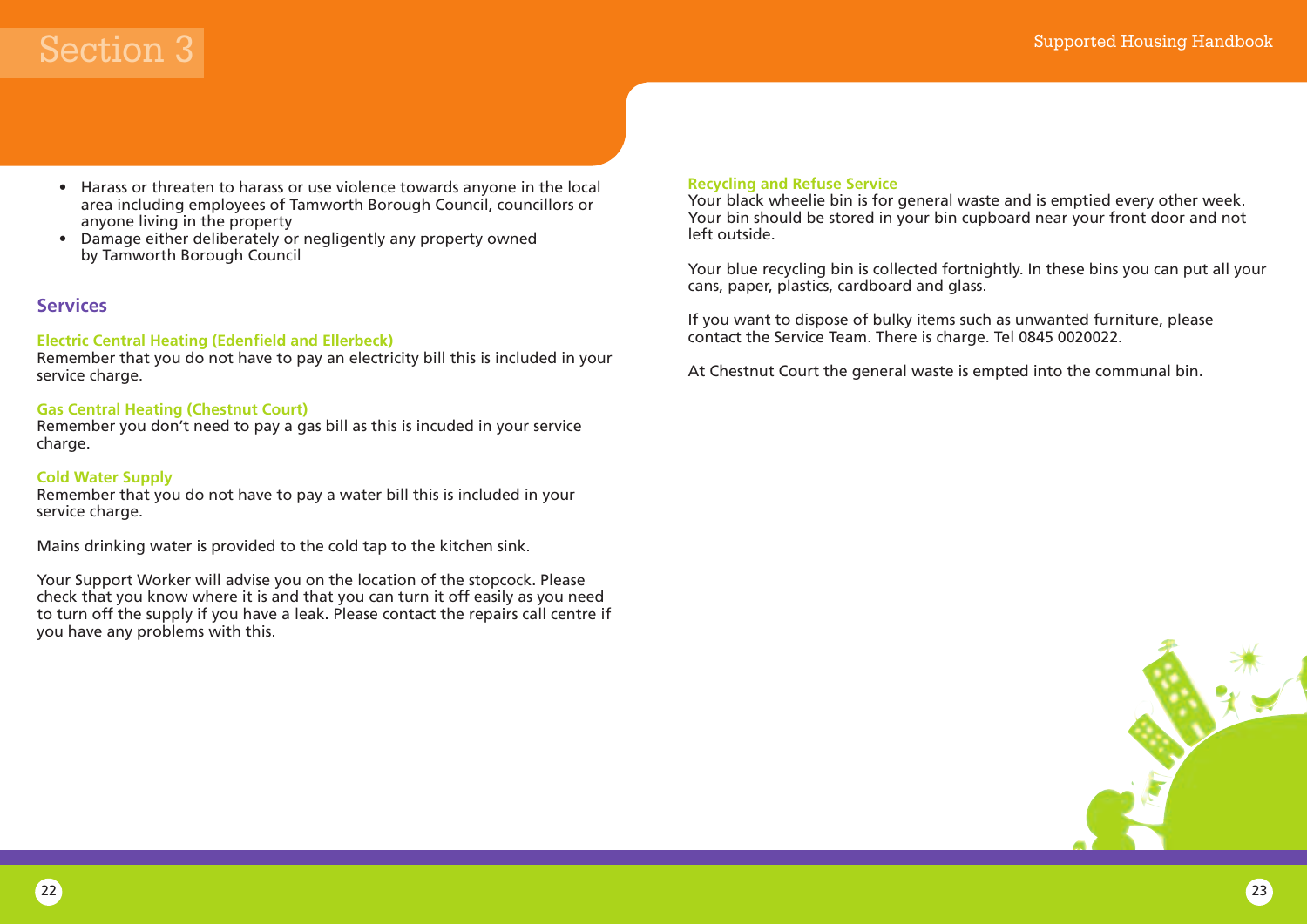### **Looking after your home**

You are responsible for keeping the interior of the premises in good and clean condition.

### **Reporting Repairs**

You must take proper care of the property and report any faults, repairs or defects to us immediately.

The Council operates a 24 hour emergency repairs service, the freephone number is 0800 183 0044. The out of hours service operates only for genuine emergencies.

Alternatively if your Support Worker is on duty and available to speak to then you can report your repair this way.

### **Furniture and Electrical Goods**

All our flats are carpeted, decorated and furnished to a high standard. We also provide you with a cooker and fridge freezer. When you move into your new home you will be asked to sign for the condition of these. Any faults need to be reported to your Support Worker. You will be recharged for any damage caused to the flat, the contents provided or if any items are missing when you move out.

#### **What do you do if you get Condensation?**

Every home gets condensation at some time. Please follow the advice below:

- Keep your home warm
- Do not dry washing indoors
- When windows are misted up, open the window a little
- When cooking use lids on pans and do not allow to boil any longer than necessary

Any mould growth can be washed down with a suitable cleaning solution.

#### **Cooker**

Electric cookers have been provided; please clean them on a regular basis.

#### **Floors/Carpets**

The kitchen and bathroom floors in your home are covered with vinyl sheeting. These can be cleaned with warm, soapy water and general domestic detergent. Please do not use solvent-based cleaners or polish.

#### **Loft Space**

The loft space IS NOT intended for storage. The access hatch is provided for maintenance purposes only.

#### **Plumbing**

To prevent blockages please do not flush nappies, cloths or towels down the toilet.

#### **Windows and Ventilation**

Windows should be cleaned occasionally with soapy water.

Your home has been fitted with fans in the kitchen and bathroom.

24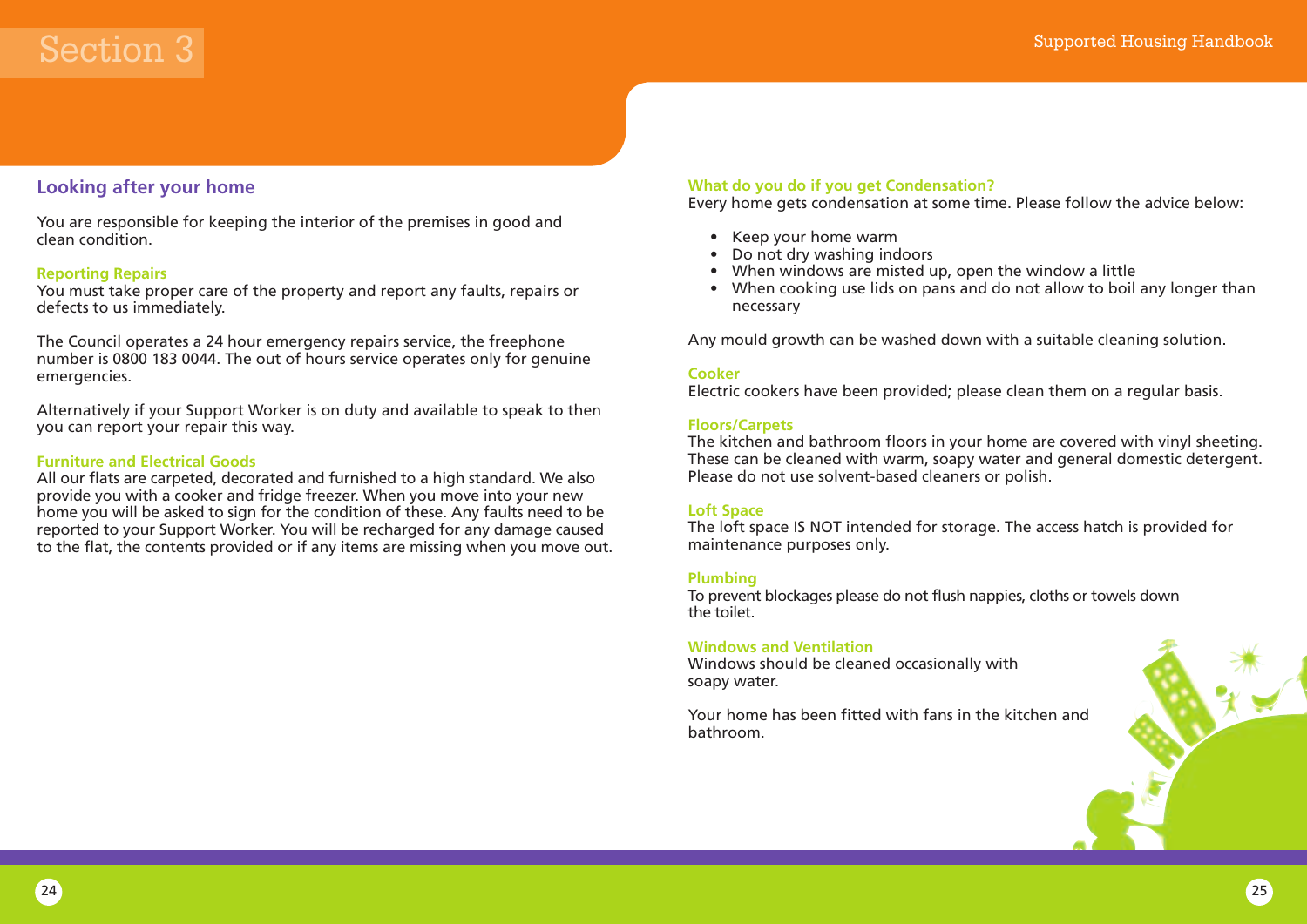### Communal Areas



### **Cleaning in communal centres**

Communal areas, such as garden and laundry are cleaned regularly as part of the service we provide.

We would like to remind you that all residents are responsible for tidying up after using a communal area and must make sure it is clean, tidy and ready for use by someone else.

If you have a problem with cleaning on your scheme, please let your Support Worker know.

### **Smoking**

In July 2007, it became illegal to smoke in public places, which includes all communal areas on our schemes. You are therefore forbidden from smoking in the communal areas on our schemes as it is against the law. It can also be very unpleasant for others, especially those with asthma or who have breathing difficulties.

Smoking is allowed in the communal gardens but please do not stand near to a doorway or window and make sure that you take any cigarette butts and dispose of them within your own property, ensuring they are no longer a fire hazard.

Whilst we realise it is up to you whether you smoke within your own home, we would be grateful if you could show consideration for any of our staff who come and visit you. We know it is your home but there are times, such as when we come to carry out a repair, when it becomes our 'work place'. If you know your Support Worker or someone from Tamworth Borough Council is coming to see you in your home we would ask that you avoid smoking in the same room as them whilst they are there. If you decide to smoke in front of our staff we have advised them that they are allowed to leave your home without finishing their work. This also applies if a contractor is coming to your home to carry out work on our behalf.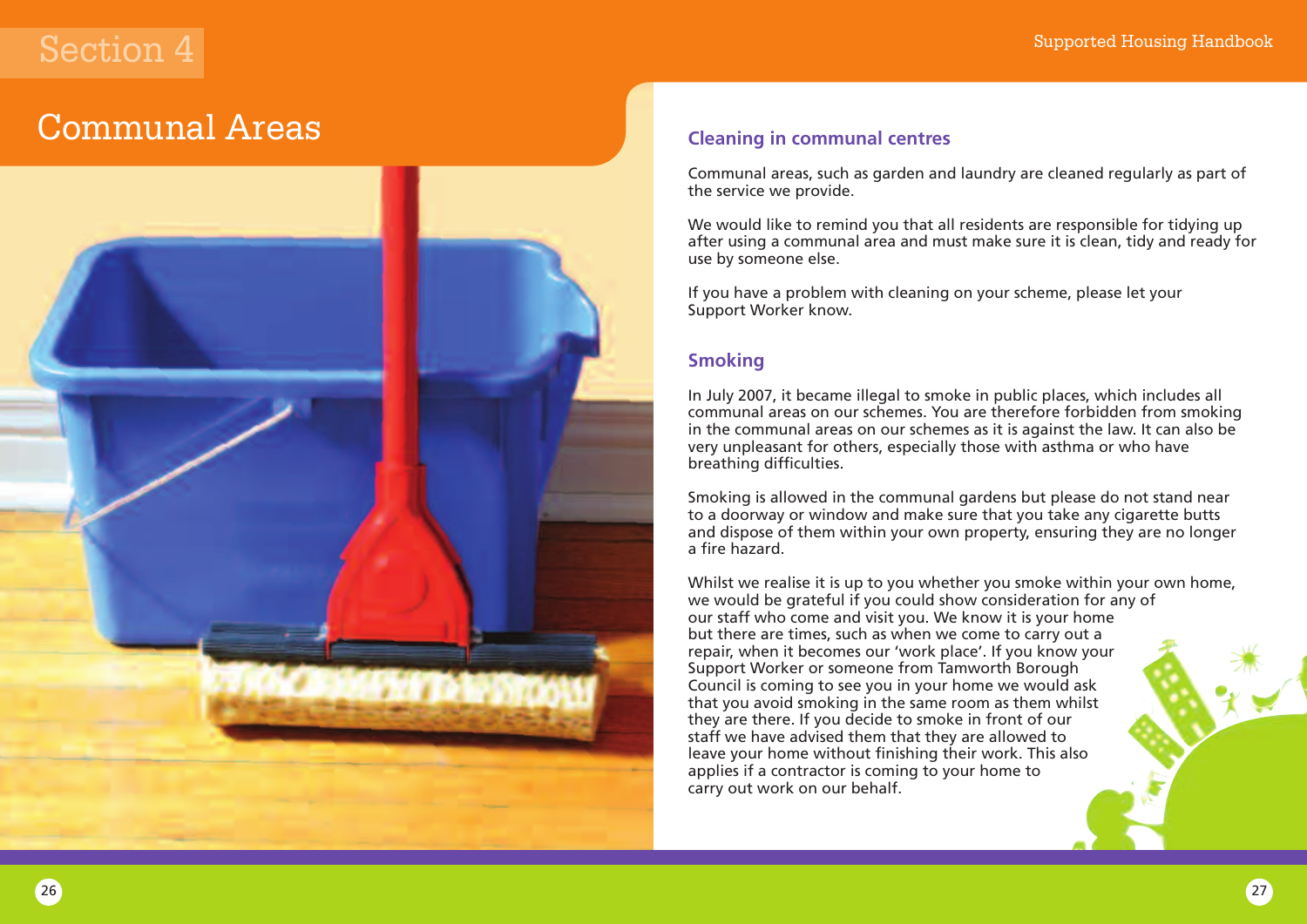### **Laundry**

All supported housing schemes with communal facilities will have a laundry area containing washing machines and dryers. This facility is for tenants' personal use only and should not be used by anyone who does not live on the scheme, including family and friends. This is mainly because tenants pay for this scheme through their service charge and it would not be fair for others who are not paying to benefit from this.

Your Support Worker will be happy to explain how the machines work – however they will not do your laundry for you. Some schemes have high demand for their laundry facilities so in order to make sure everyone has a fair chance to use the machines, your Support Worker may suggest or organise a rota system.

The laundry is open Monday to Friday, 9am to 4pm.

### **Notice Boards**

In the communal area of our schemes there is a notice board which will show a range of information about your scheme and the surrounding community. Your Support Worker will show you where the notice board is and can arrange for information to be included on the board.

Your Support Worker is responsible for keeping the board up to date. On every notice board will be:

- Days and times your Support Worker is available to be contacted
- Upcoming events at the scheme
- Details of the place of worship for all religions
- Details of local doctors' surgeries, clinics, dentists and chemists
- Emergency contact phone numbers
- Local bus timetable and taxi/Dial-a-Ride numbers
- Information on local shops and post offices, including opening times
- Details of local clubs; and
- Information on Tamworth Borough Council Housing

Nearby will also be a leaflet stand or dispenser which will have our service standards and information leaflets available.

### **Parking spaces**

Car parking spaces are provided at most of our schemes and are available for residents to use, unless they are on your own personal driveway.

Please be considerate when parking and do not park on pavements and walkways which may be needed for access by wheelchair users or emergency services.

### **Communal Gardens**

Some schemes have communal gardens which are for use by all residents and Tamworth Borough Council will maintain the lawned areas on a regular basis. However, if you would like to 'adopt' an area to look after please speak to your Support Worker.

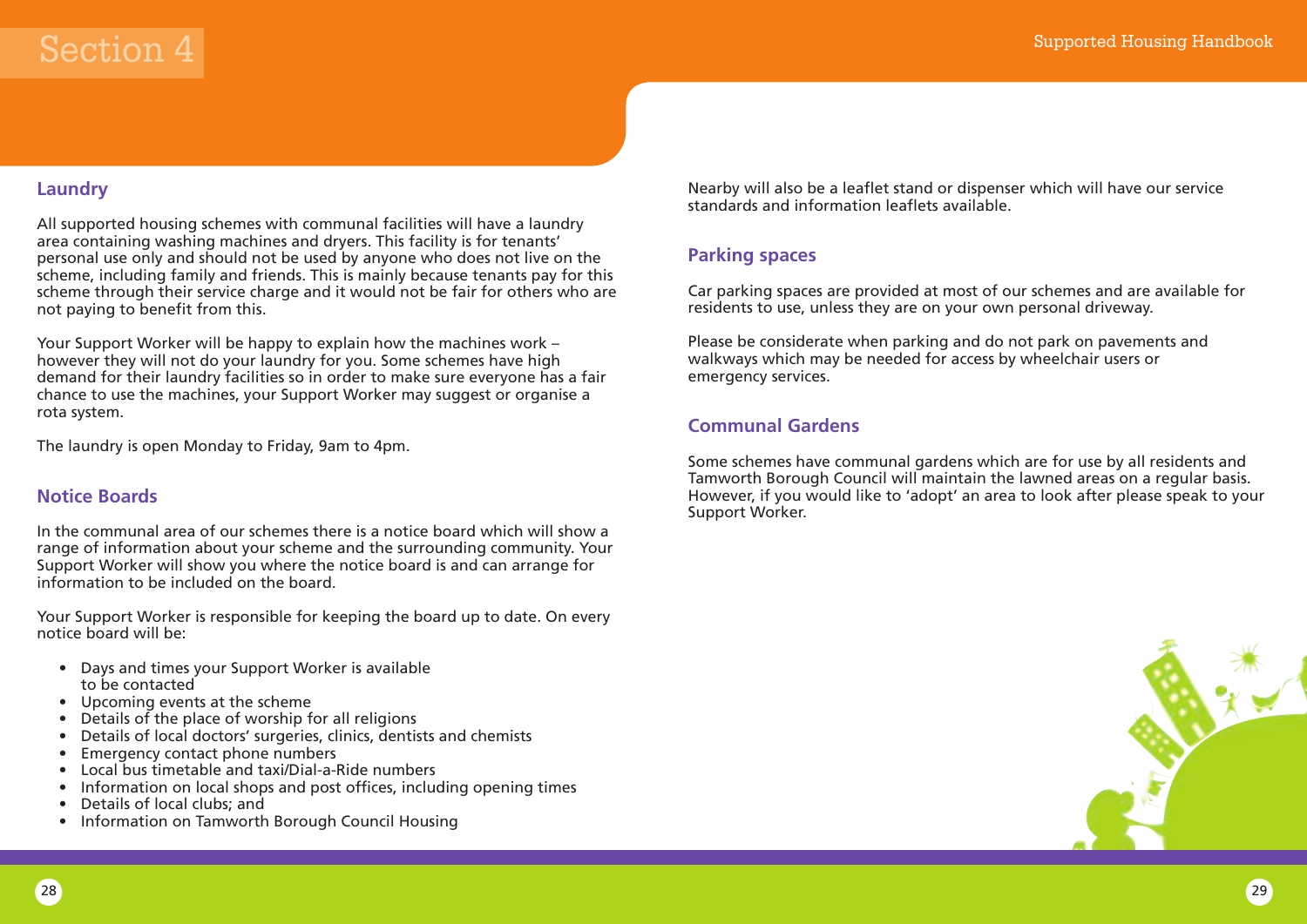### Personal Security & Safety



### **Bogus Callers**

Please only let people into your home, or into the scheme, that you know and trust. There are many bogus callers around and to protect you and your neighbours it is important that they are kept out of your home and scheme. They will use various excuses to get in – for example, they may say they are from the water company or even from Tamworth Borough Council. It is therefore important that you keep both front and back doors locked – never leave them unlocked or ajar, even if you are popping out to see your neighbour.

### **Before letting anyone into your home or the scheme:**

- STOP before you answer the door to a caller, stop and think if you are expecting anyone
- CHECK that your door is closed and locked. If you have a back door check it is locked too and take the key out of the lock
- CHAIN put your door bar or chain on. If you have a glass panel or spy hole fitted look to see who it is before you open the door. Always keep the bar or chain on while you talk to the person on your doorstep
- CHECK again Ask to see the person's identity card and check it carefully, even if they have a prearranged appointment. All genuine callers will carry a card. Close the door while you check their card. Does the person look like the photograph on the card? If you are not expecting them, DO NOT let them in until you have checked their identity card and if necessary called their company to check they are genuine
- PHONE CHECKS Check the company's number in the phone book and make sure it is the same as the one on the identity card. If necessary ring the company but use the number in the phone book not the one on the identity card to make sure

If the person calling is genuine they will not mind waiting while you make these checks. If you have any doubts at all, do not let them in. If you have any concerns or suspicions tell your Support Worker or phone the Police.

All Tamworth Borough Council staff and the contractors who work for us carry identity cards and should show them to you before entering your home. If you are unsure if the person works for, or on behalf of, Tamworth Borough Council, please contact your Support Worker and they will be happy to double check for you. *Remember, it is always better to be safe than sorry.*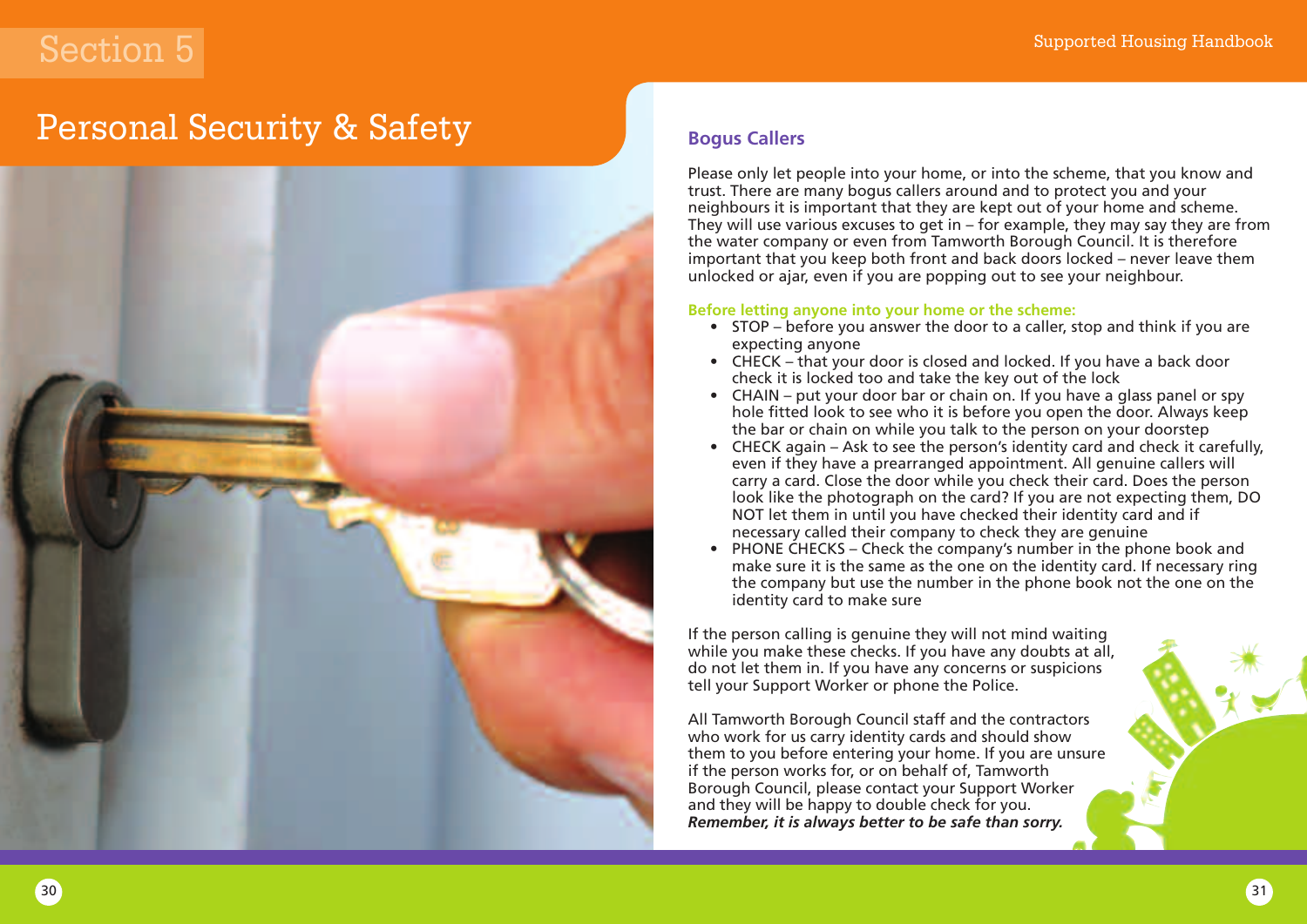### **Dealing with Abuse**

#### **What is abuse?**

When most people think of abuse they think of physical abuse, such as hitting or slapping. However abuse can happen in a number of different ways including:

- **Physical** for example, hitting, slapping or pushing
- **Verbal or Psychological or emotional** for example, shouting or swearing
- **Financial or material abuse** for example, taking money out of your purse or bank account
- **Sexual** for example, forcing you to do things you do not want to do
- **Neglect** for example, not helping someone to wash or eat
- **Racial or spiritual discrimination** for example, not respecting someone's religious beliefs, racial background
- **Psychological abuse** for example, threats of harm or abandonment, emotional or verbal abuse, humiliation and intimidation

Abuse is a violation of an individual's human and civil rights by any person or persons.

Abuse can also happen anywhere from within someone's own home to a day care centre. In many cases, the abuser is usually well known to the person being abused and could be:

- A partner, child or relative
- A friend or neighbour
- A paid or volunteer care worker
- A health or social worker or other professional

There are many reasons why someone may be abused but whatever the reason it is not the fault of the person who is suffering abuse.

### **What happens if I am abused?**

- If you are suffering from abuse or are worried that one of your neighbours on the scheme may be being abused, whether physically, emotionally or financially, please talk to your Support Worker Alternatively you can call:
- the Samaritans, 24 hour helpline, Telephone 08457 90 90 90 for confidential help and advice
- Contact John Coombes Independent Living Coordinator on (01827) 709436 Monday to Friday 9am – 5pm. You can also request a private appointment or write to the Housing Options Manager at: Marmion House
	- Lichfield Street Tamworth B79 7BN

Your concerns will be treated sensitively and in confidence.

### **How to Report Concerns about Child or vulnerable adult**

If a child or vulnerable adult is in immediate danger or if a crime has been committed contact the Emergency Services immediately on 999.

If you have a concern about the welfare of a child or vulnerable adult please contact your Support Worker or alternatively:

### **Child Protection Concerns:**

Staffordshire County Council First Response Team on 0800 1313126 or Staffordshire Police Central Referrals unit on 0300 1234455.

Outside the hours of 8.00am and 6.00pm all child protection concerns need to be made to the vulnerable child division emergency duty service on 01785 354030.

**For vulnerable adult safeguarding issues age 18 and above:** Contact Staffordshire Social Care and Health on 0845 6042719.

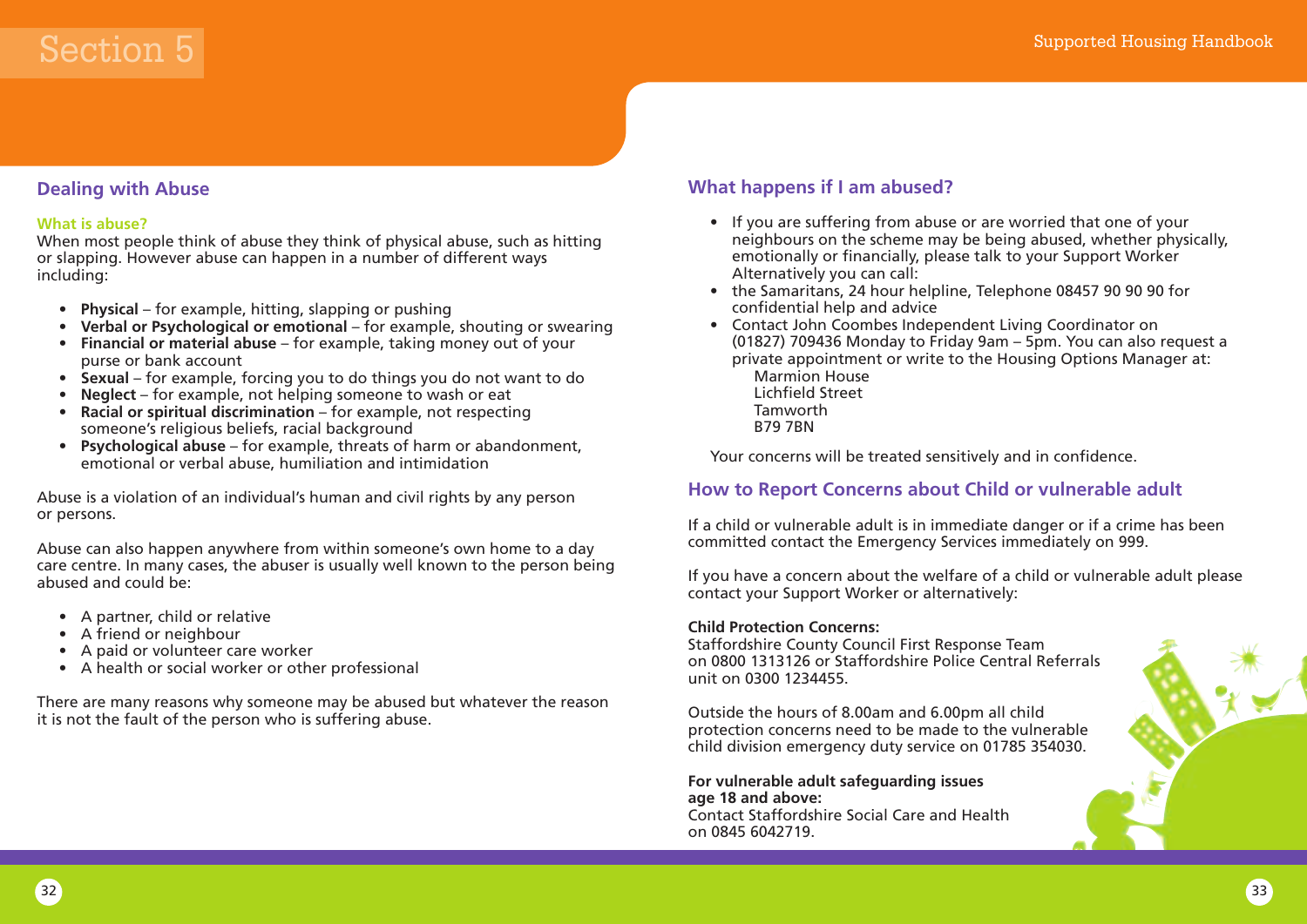### **Hate Incidents**

Hate incidents have the potential to be extremely detrimental in people's lives and in wider society. They can cause great personal harm and damage to community relations.

Tamworth Borough Council and its partners are committed to ensuring good relations between all people within the Borough. To make certain that we play an active and prominent role in monitoring and reducing hate incidents, the local authority has devised a Hate Crime reporting system. Its purpose is to identify incidents in the Borough involving employees, customers and councillors; and deliver a consistent professional approach to reduce and eliminate this particular often hidden problem.

For a copy of Tamworth Borough Council Hate Incident Policy, please speak to your Support Worker who will be happy to obtain you a copy. Alternatively please see our website for a copy at www.tamworth.gov.uk.

### **What is a Hate Incident?**

A hate incident is any incident committed against a person or property that the victim or any other person believes is motivated by the offender's hate against people because of their race, sexuality, disability, religion, age or gender.

Hate incidents can include the following areas:

- **Race:** on the grounds of a person's racial identity or perceived racial identity
- **Sexual Orientation:** on the grounds of a person's sexual orientation or perceived sexual orientation
- **Gender:** on the grounds of a person's gender
- **Disability:** on the ground of a person's disability or perceived disability.
- **Religion or belief:** on the basis of a person's religion or belief (including no belief) or perceived membership of a religious group
- **Age:** on the basis of a person's age or perceived age

Some hate incidents will be criminal offences. The term hate incident includes crimes and non-crimes.

### **Examples of Hate Incidents**

It should be noted that this list is not exhaustive or comprehensive but is meant to provide some examples:

- Physical assault against a person or group
- Harassment or intimidation
- Bullying
- Verbal abuse & threats
- Assault
- Damage to person or property
- Malicious phone calls
- Threatening behaviour
- Arson
- Offensive jokes or comments
- Offensive graffiti & fly posting (e.g. of a racist or homophobic nature)
- Ridicule for cultural differences (e.g. language, dress, food music etc)

### **How to report a Hate Incident**

If you are a victim or witness and feel the incident was hate, please report the matter immediately to the Police as well as your Support Worker, your concerns will be treated sensitively and in confidence.

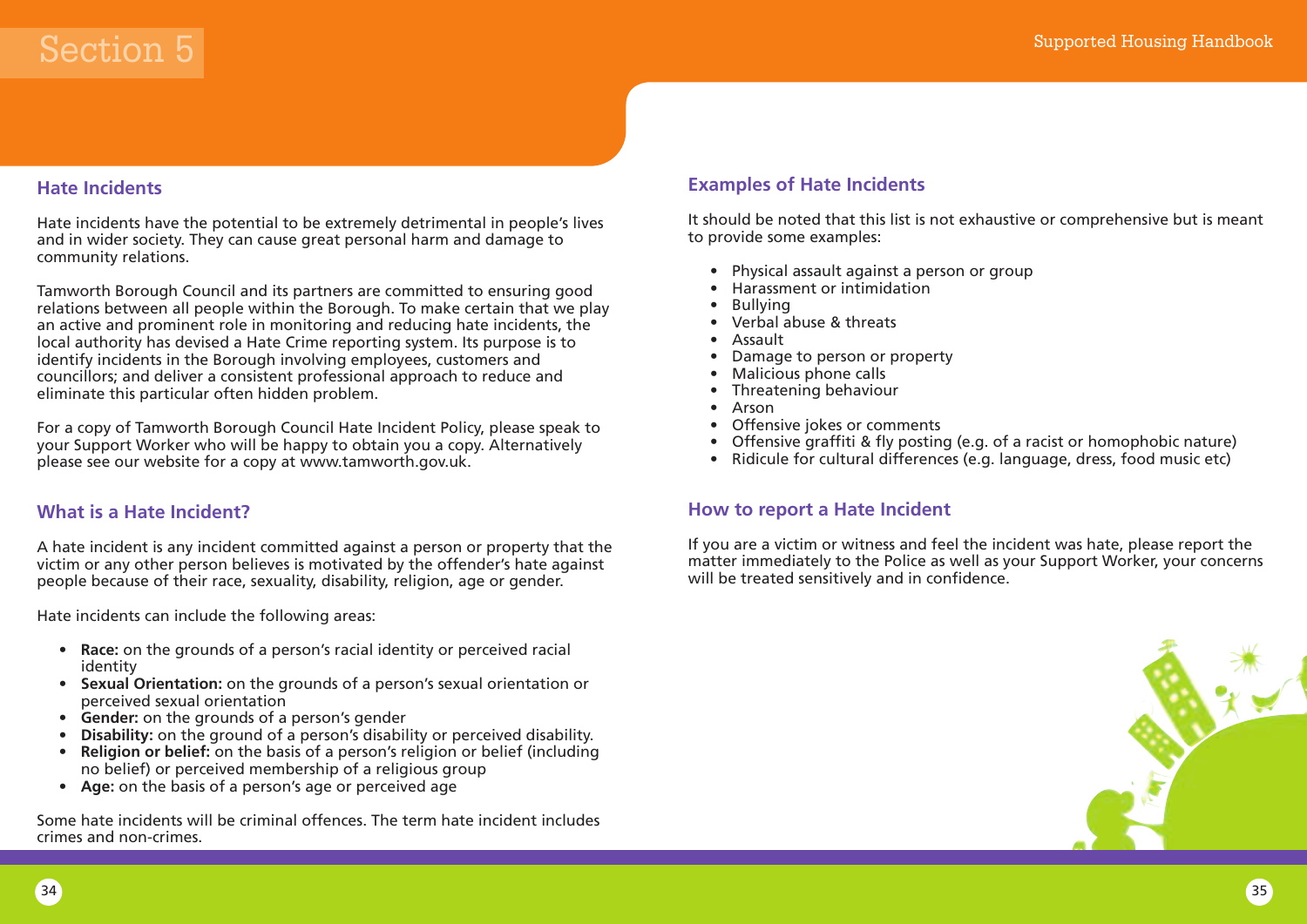### Social events and getting involved



### **Social and recreational activities**

As mentioned in Section 4, 'Communal Areas', the communal garden is available to use for social and recreational activities. You can decide what activities you would like and how often you would like them and we would encourage you to arrange these for the benefit of all residents.

Your Support Worker will help you set them up and publicise them on and around the scheme. Before setting a date it is best to check with your Support Worker that the garden has not already been pre-booked.

If you live in a scheme which has no communal facilities you can ask your Support Worker about events at your nearest communal scheme.

### **Have your say**

Tamworth Borough Council is keen to get as many tenants involved in helping to plan our services as well as with what happens on your own scheme.

We would therefore like to encourage you to set up or join a resident group for your particular scheme so that you can discuss the issues you feel are most important to you and your neighbours. You may also feel that you would like a member of your family or your carer to come along to these group meetings as well.

For more information on setting up a residents group for your scheme or to find out how you can get more involved with improving our services, please contact our Tenant Participation team on 01827 709374.

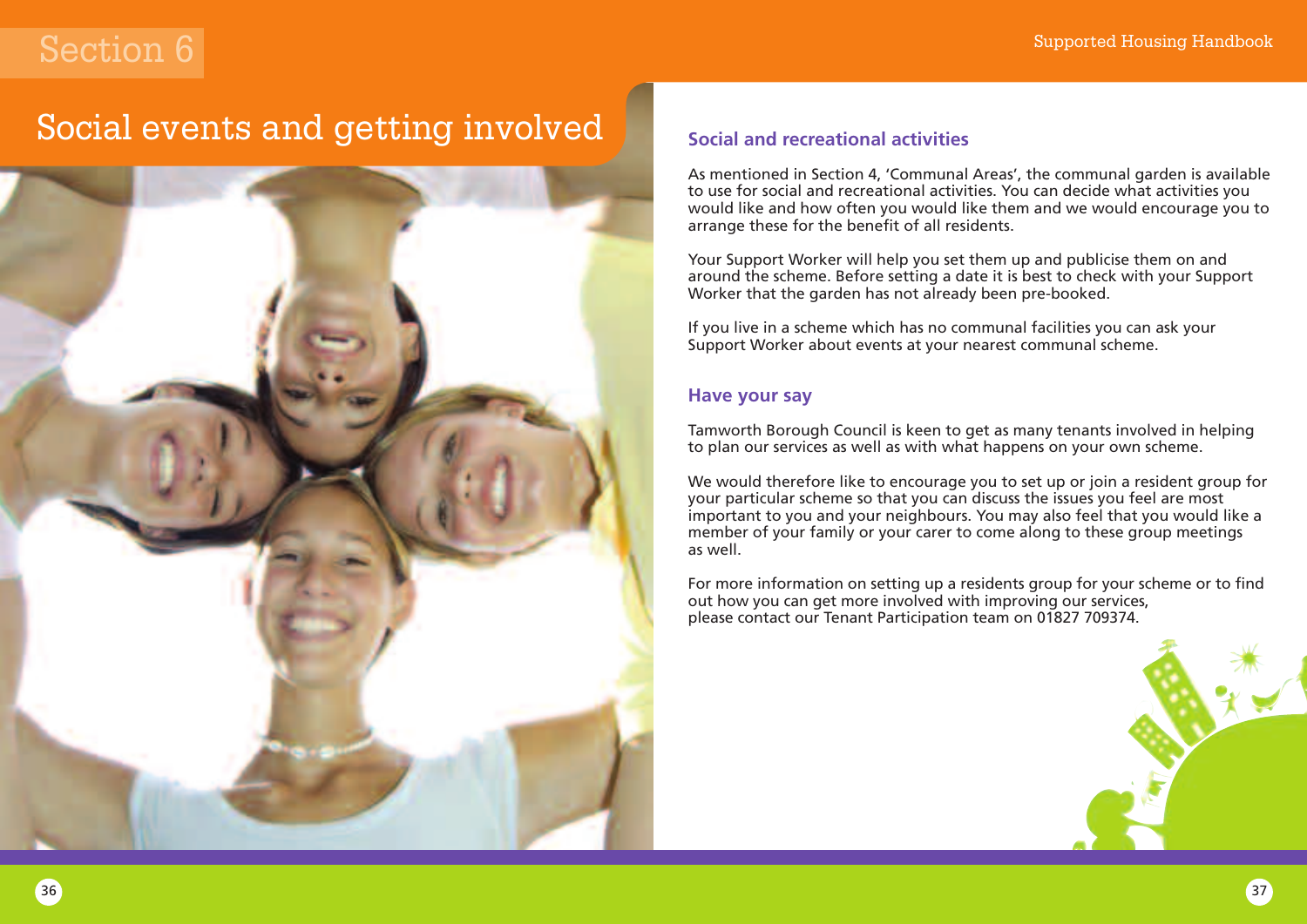### Health & Safety information



### **General Health & Safety on communal areas**

As part of their everyday role, your Support Worker carries out a number of regular safety checks on your scheme. Each month they will complete fire blanket checks. These checks are recorded in the scheme log book. They will also carry out a monthly site check and report any concerns they may have, such as problems on a path which may be a potential trip hazard. However if you see something that you are concerned about then please tell your Support Worker.

We would ask that you keep the areas around your property clear, tidy and free from clutter to ensure the safety of everyone who uses the scheme.

If you have any concerns about safety issues on your scheme at any time please let your Support Worker know.

### **Fire Blanket**

This is situated on the wall in the kitchen and can be used on electrical equipment and flammable liquid fires. If you feel you can contain a fire please use it but if in doubt leave the property and dial 999. Remember to shut all doors on your way out. The fire blanket is checked monthly and if used you should contact the Supporting Housing Team for a replacement.

### **Smoke Alarm**

Each property has a either a battery operated or mains electric smoke alarm installed. These should be checked regularly and if faulty please report to the Repairs Call centre.

The smoke alarms are checked monthly by your Support Worker.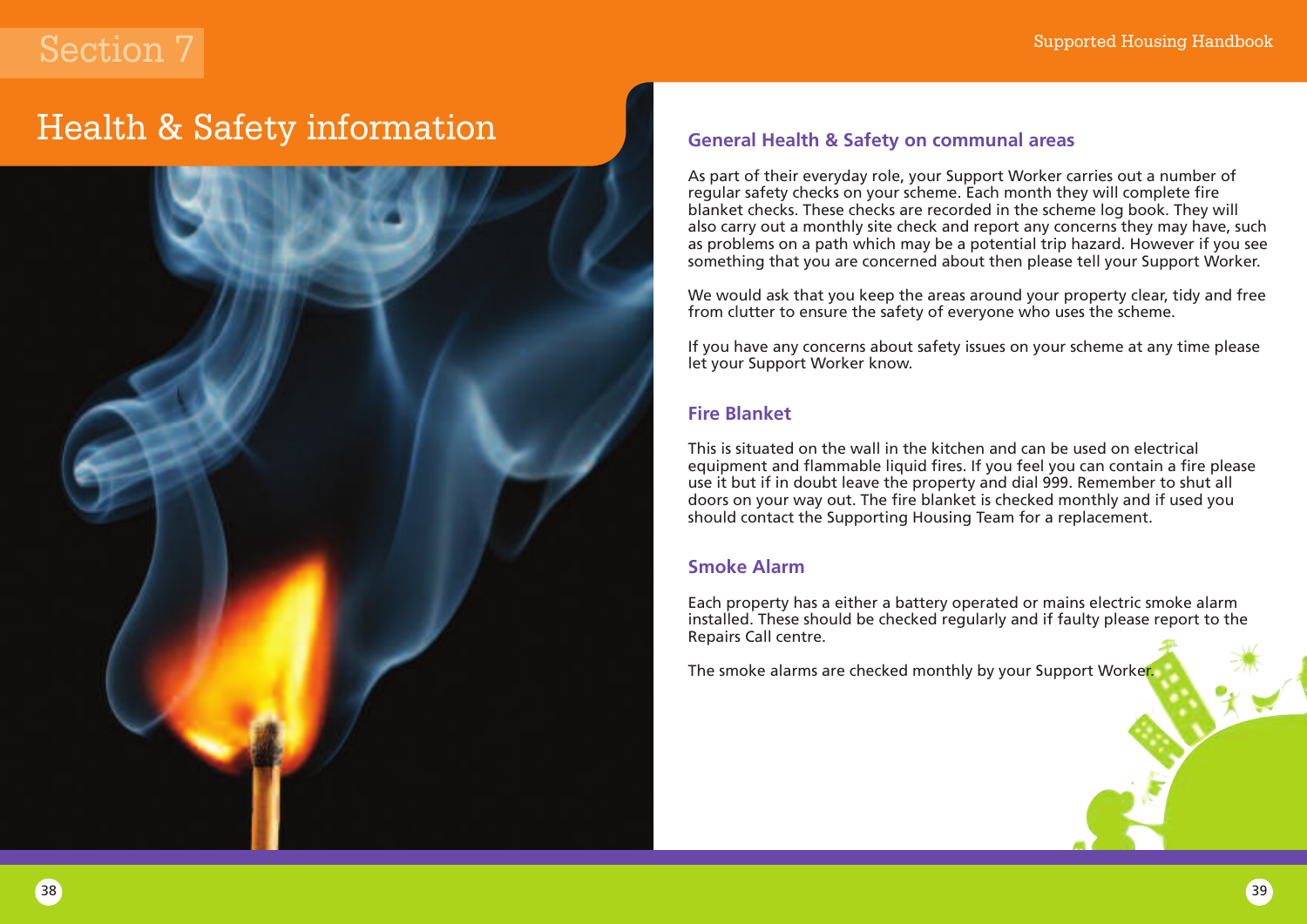### **Fire Precautions and Safety**

### Fire Prevention:

- Take care when cooking and never leave your cooker unattended when it is on
- Do not use your cooker to dry tea towels or clothing on
- If you smoke in your home (not permitted in any of the communal areas), be very careful when putting out your matches and cigarettes
- Never smoke in bed
- If you have an electric blanket get it tested at least once a year to make sure it is safe to use
- If there is a power cut, keep a working torch handy as this may be better than using candles. If you do use candles, never leave them unattended
- If you are not using an electrical appliance switch it off at the socket. This not only reduces the risk of it over heating, but also saves you money
- If you live in a block of flats or on a scheme with internal corridors, it is important to keep fire doors shut at all times and fire exits free of any clutter. Do not wedge fire doors open in the corridors as this allows the fire to spread faster and more easily

### **Fire in your home:**

As soon as you become aware of a fire in your home you need to act quickly and calmly.

- 1. Alert everyone make sure everyone in your home knows about the fire. The easiest way is to shout and get everyone together
- 2. Get out immediately and:
	- Do not attempt to tackle the fire
	- When escaping from your home, only open the doors you need to. Before opening any doors first put the back of your hand on the door – if it is warm DO NOT open it as this most likely means that the fire is on the other side
	- If you live in a block of flats, leave using the nearest fire exit

• Dial 999 and raise the alarm with the emergency services Do not re-enter the building Wait in a safe place for the emergency services to arrive

### **If you are unable to get out of your home:**

- Try to close the door of the room where the fire is located
- If possible place wet cushions, bedding, clothes etc at the bottom of the door to stop smoke seeping through
- Move to the furthest room away from the fire that has windows closing all doors behind you
- Open the window to the room, stand by it and shout or make a noise to alert people of your presence
- If the room you are in starts to fill with smoke, lie on the floor or keep as low as possible, as there will usually be less smoke nearer the floor

### **Fire elsewhere on the scheme:**

### **If you hear or see that there is a fire on the scheme:**

- Remain in your home unless told otherwise
- If possible close all doors and windows to your property
- Never attempt to fight the fire yourself
- Do not use stair lifts or walk around the building
- Do not put yourself at risk
- Always co-operate with the emergency services

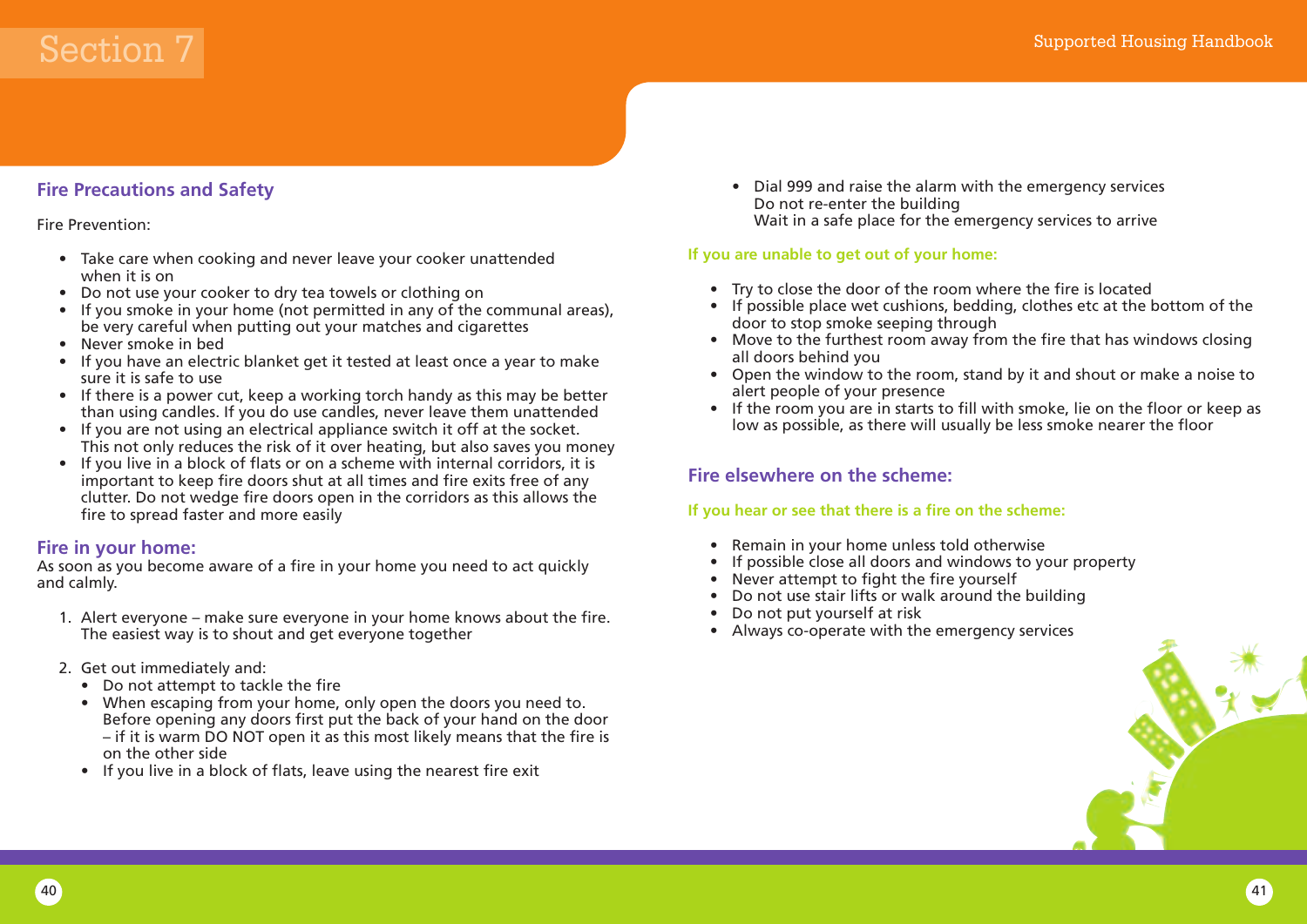### **Legionella**

Although it is fairly rare, you may have heard of occasional outbreaks of Legionnaires Disease. This disease is actually caused by bacteria, called Legionella, which can cause breathing problems if someone breaths in small water droplets contaminated by these bacteria. Most outbreaks seem to start in businesses or large buildings, but there is a low risk that the bacteria can cause a problem in your home.

Although it is only a low risk within the home, we have completed a number of checks throughout our supported housing schemes to make sure you are as safe as possible.

However in order to help you stay safe in your home there are things you can do to minimise the risk of legionella.

- **Shower heads:** Clean the shower head on a regular basis. If you have been away for longer than a week, run the shower for a minute or two before using it
- **Water tanks:** If you have been away for a period of time, especially in the warmer months, run the water on low pressure for a few minutes to flush the system. Keep the lid on your water cisterns
- **Drinking water filter jugs (for example, Brita types):** Keep in the fridge, keep clean, and do not leave water in the container for long periods
- **Taps:** Keep taps clean and free from scale where possible. If you have been away for over a week let the taps run slowly for 2-3 minutes when you arrive back
- **Toilets:** If you have been away for a week or so it is advised that you put the toilet seat down and flush the toilet
- If you have any concerns about Legionella, please speak to your Support Worker

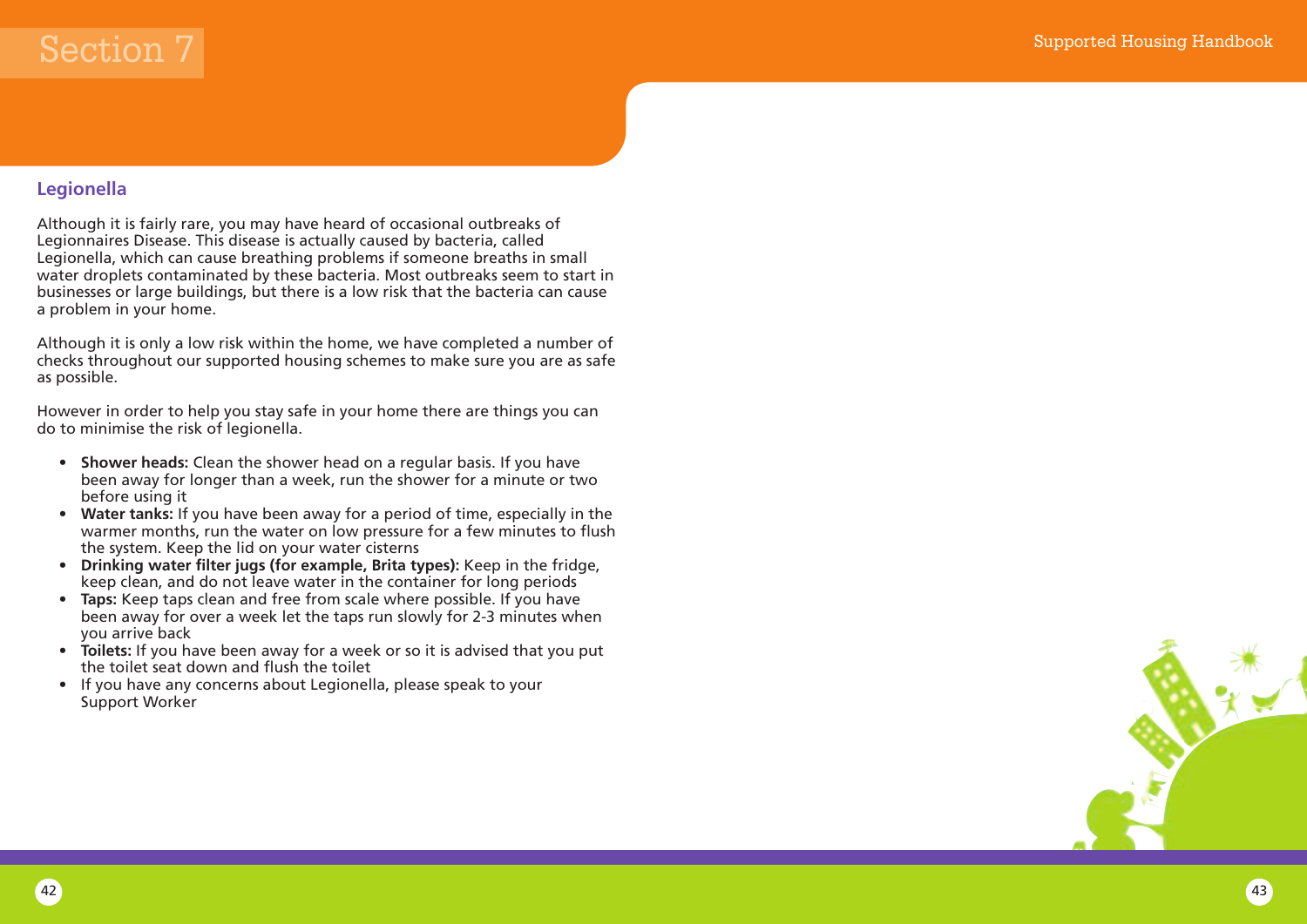### Equality and Diversity



Tamworth Borough Council has a clear commitment to equality and diversity. We believe that everyone should have fair and equal access to our services.

The council serves a diverse borough so getting services right for all of our residents is important. When we deliver services we must ensure that we do not discriminate in a way that is unfair, illegal or unjustified. Getting this right can mean that we need to tailor our services to ensure that everyone can access them.

We think we can do this by listening and working with all sections of the community. We must be prepared to engage people, especially hard to reach groups, in a way which encourages greater participation and dialogue in the decision making process. We can then change what needs to be changed.

A great deal of work is already being done and significant progress has been made, but we recognise there is much more to do.

We have recently published our first Single Equality Scheme which outlines how we will promote diversity and equality in the delivery of our services provided both directly by ourselves and in conjunction with our partners.

All public authorities have a duty to set out their arrangements for assessing and consulting on the impact that their policies could have on the promotion of race, disability and gender equality. To meet this duty Equality Impact Assessments are carried out.

Tamworth Borough Council seeks to become an exemplary council and make sure our services are delivered fairly. To support this we ask for information on our customer's ethnic origin, disability, gender, age, religion/ belief and sexual orientation. This information helps us improve the delivery of our services by targeting them at the right people.

To gain more detailed information about what we are doing, and how we are doing it, please speak to your Support Worker for more information alternatively please see our website www.tamworth.gov.uk.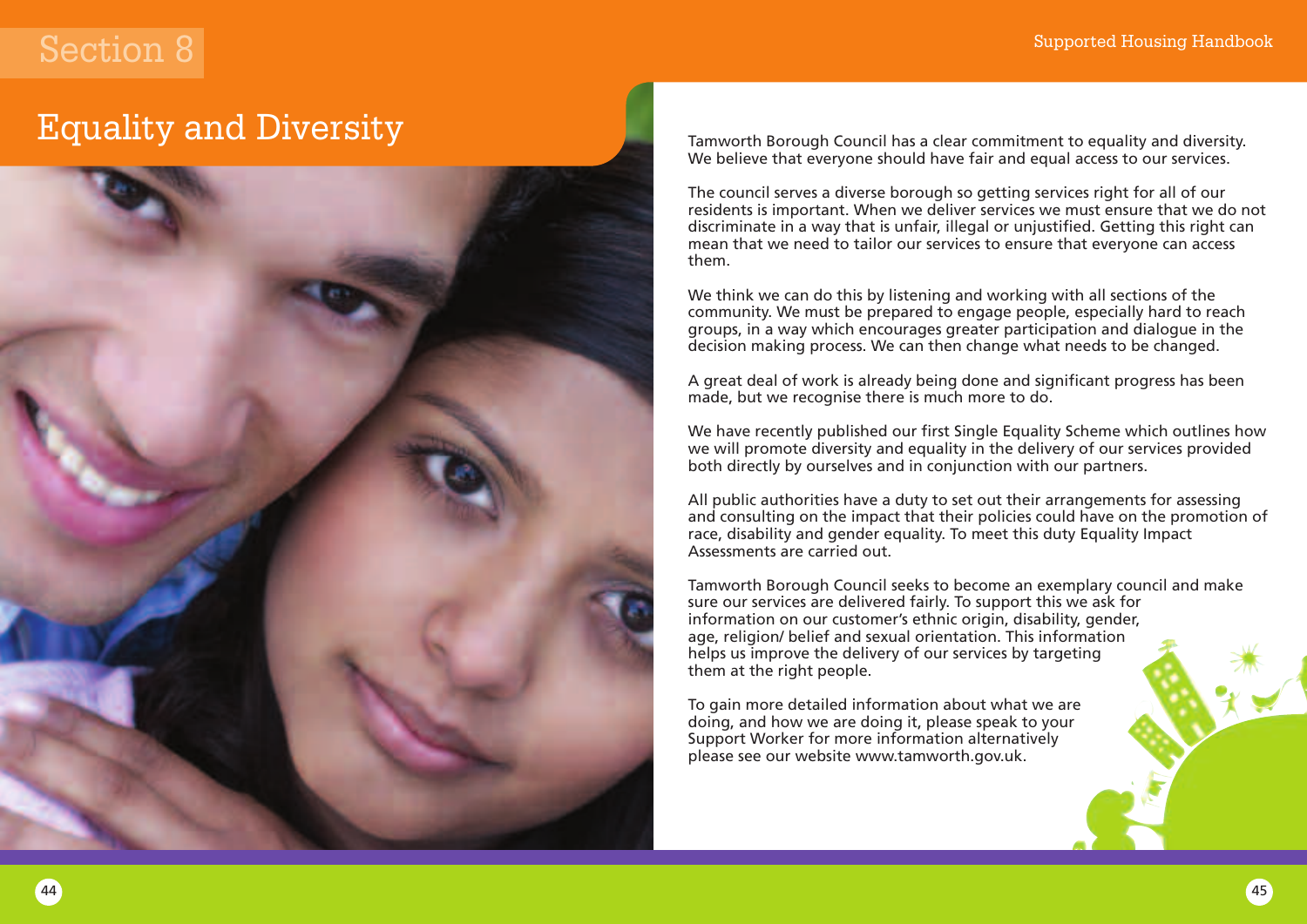### Your rights as a Tenant



As a tenant of Tamworth Borough Council you have certain legal rights. These along with your responsibilities, form part of your tenancy agreement. However, in addition, you also have the right to:

### **Privacy**

- You have the right to privacy in your own home. Staff from Tamworth Borough Council will not enter your home, whether you are there or not, without your prior written permission unless there is an emergency situation.
- Although you have a Support Worker available to help where needed, this does not mean we will intrude into your daily life. We will respect your privacy at all times, unless you or others are at risk or there is a health and safety danger

### **Choice and Personal Freedom**

• As a supported housing tenant you have the right to live independently within your own home and to make your own decisions. Your Support Worker is there to support you and help co-ordinate the services you might need to help you keep your independence for as long as possible

### **Dignity and respect**

• All individuals have the right to be treated with dignity and respect at all times, and living within a supported housing scheme does not reduce this right in any way

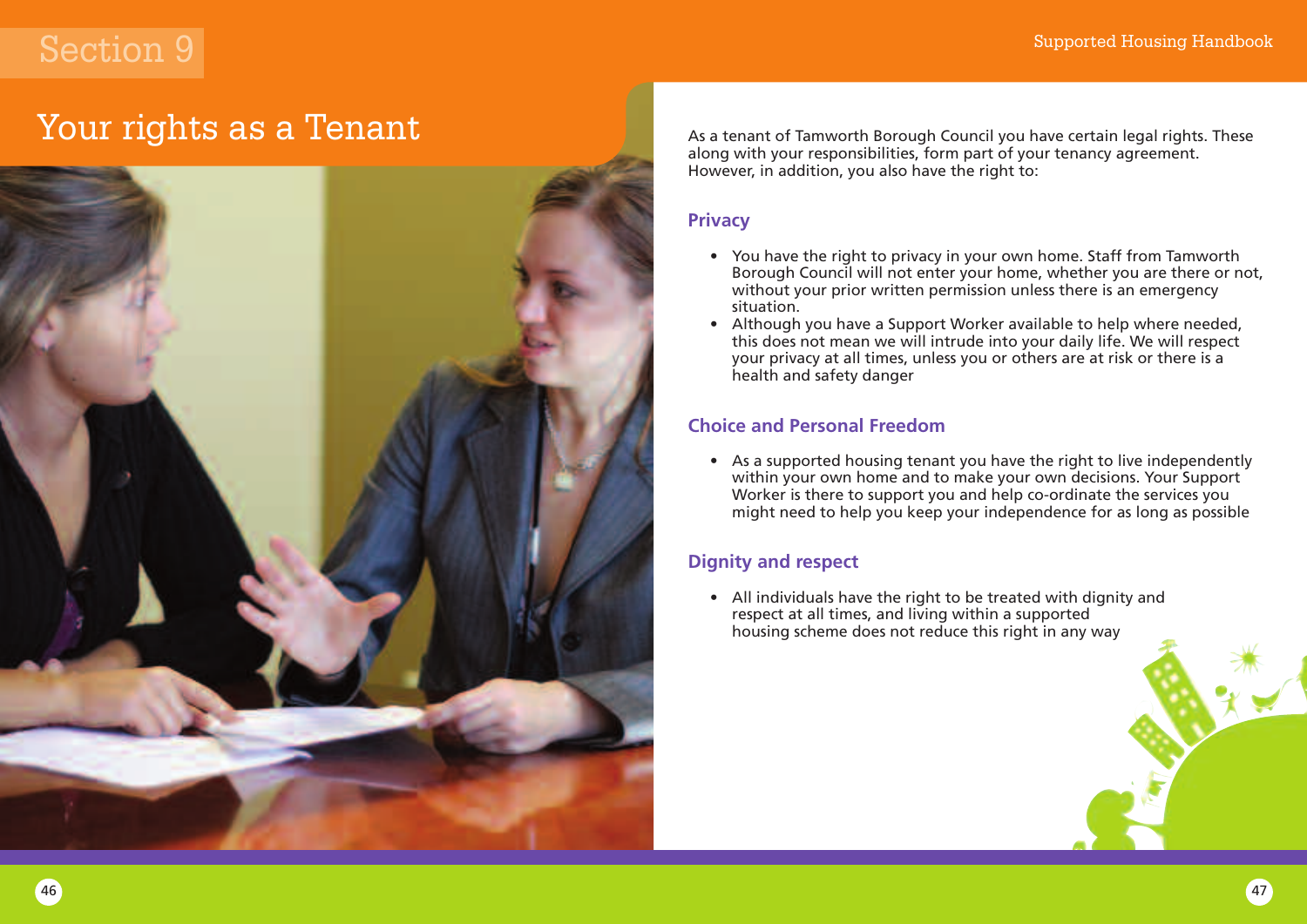- No-one should be harassed or discriminated against on any grounds, including age, disability, ethnicity and sexuality. If you experience any harassment or discrimination please let your Support Worker know immediately. If however, you feel that your Support Worker or any member of Tamworth Borough Council's staff are discriminating against you, please report this to the Housing Options Manager on 01827 709474. We take all allegations seriously and will investigate your complaint as a matter of urgency
- We would also ask that you, and any visitors, are considerate of your neighbours at all times, especially when using or entering/leaving any communal facilities

### **Complaints**

We welcome feedback from people who use our services. If your needs or rights have not been met it is important that we know so we can do something about it.

If you are unhappy with any part of the service, you should raise your concerns with your Support Officer as soon as possible. You can also discuss your concerns with the Independent Living Coordinator, telephone 01827 709436 or with the Housing Options Manager who is on 01827 709709.

If you are still unhappy with the response, then you may feel that you want to make a formal complaint. You can do this by filling in a 'Tell Us' form available from your Support Worker or from Tamworth Borough Council, Marmion House, Lichfield Street, Tamworth B79 7BZ on 01827 709474.

We will acknowledge your complaint with 14 days of receiving your form.

If it is not possible to give you an explanation within this time, we will tell you when you will get one. If after our investigation you still feel dissatisfied with the outcome, you may wish to complain to the Local Government ombudsman at Beverley House, 17 Shipton Road, York YO30 5FZ or on 01940 663200.

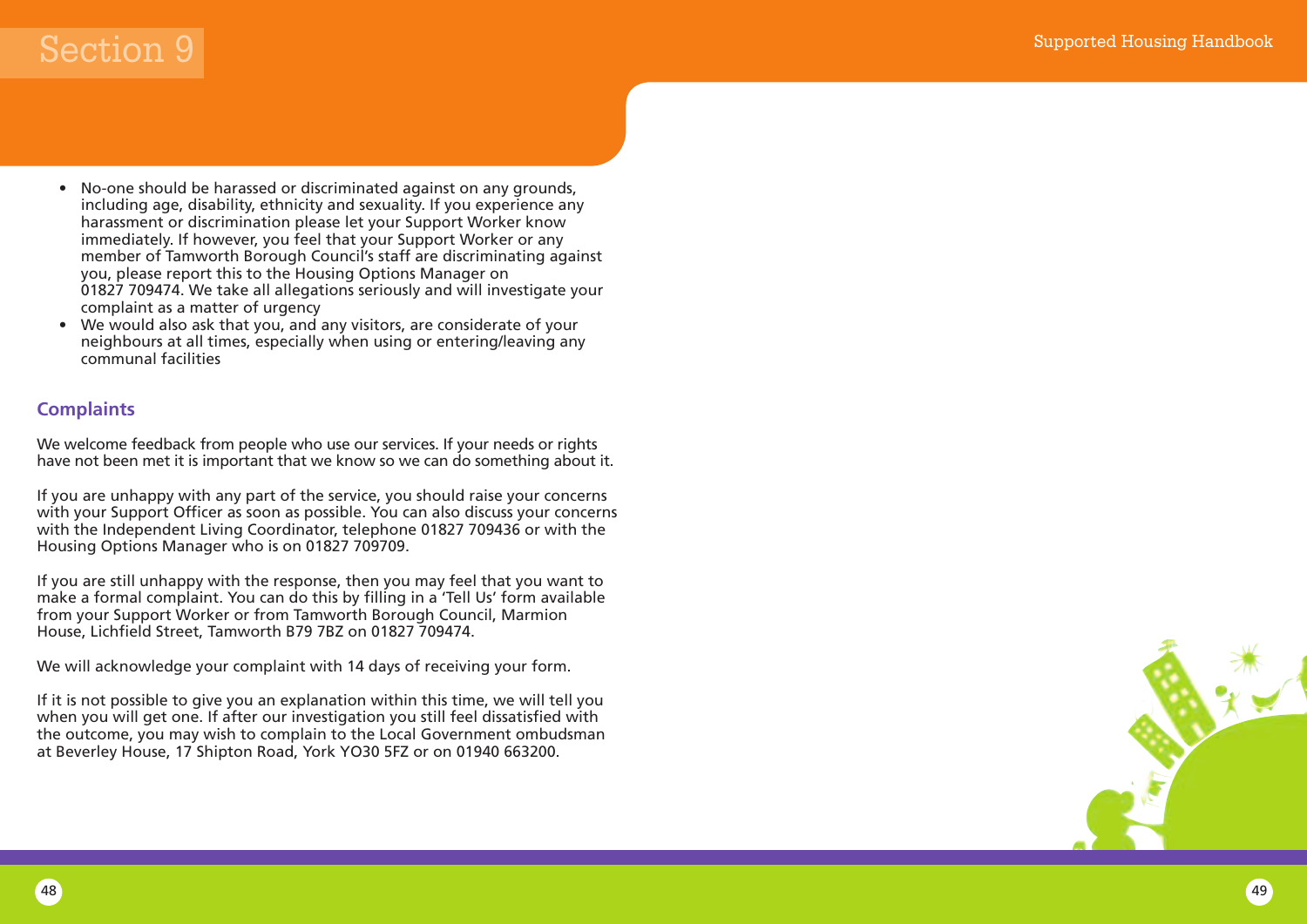

### **Your Personal Information**

In order to provide you with the most effective service possible, it is necessary for us to collect and keep some of your personal information. You will give us most of this information when you sit and discuss your Support Plan with your Support Worker. This information is very important for a number of reasons, including:

- Helping us make sure your individual specific needs are met<br>• Being able to contact your named contacts in the event of a
- Being able to contact your named contacts in the event of an emergency

This information will be held on your Support Plan and on our computer systems. All support plans are kept in locked cabinets or filing boxes which are in a locked office. Our computer systems are password protected and can only be accessed by authorised staff.

All the information you give us will be kept in strict confidence. We will only discuss this information with other agencies, such as your doctor, if you agree or if there is an emergency situation and we feel you are at risk of harm. Please be assured that your Support Worker will never discuss your personal details or situation with other residents.

You also have the right to see a copy of all the information Tamworth Borough Council keeps about you. If you would like to do this please contact your Support Worker.

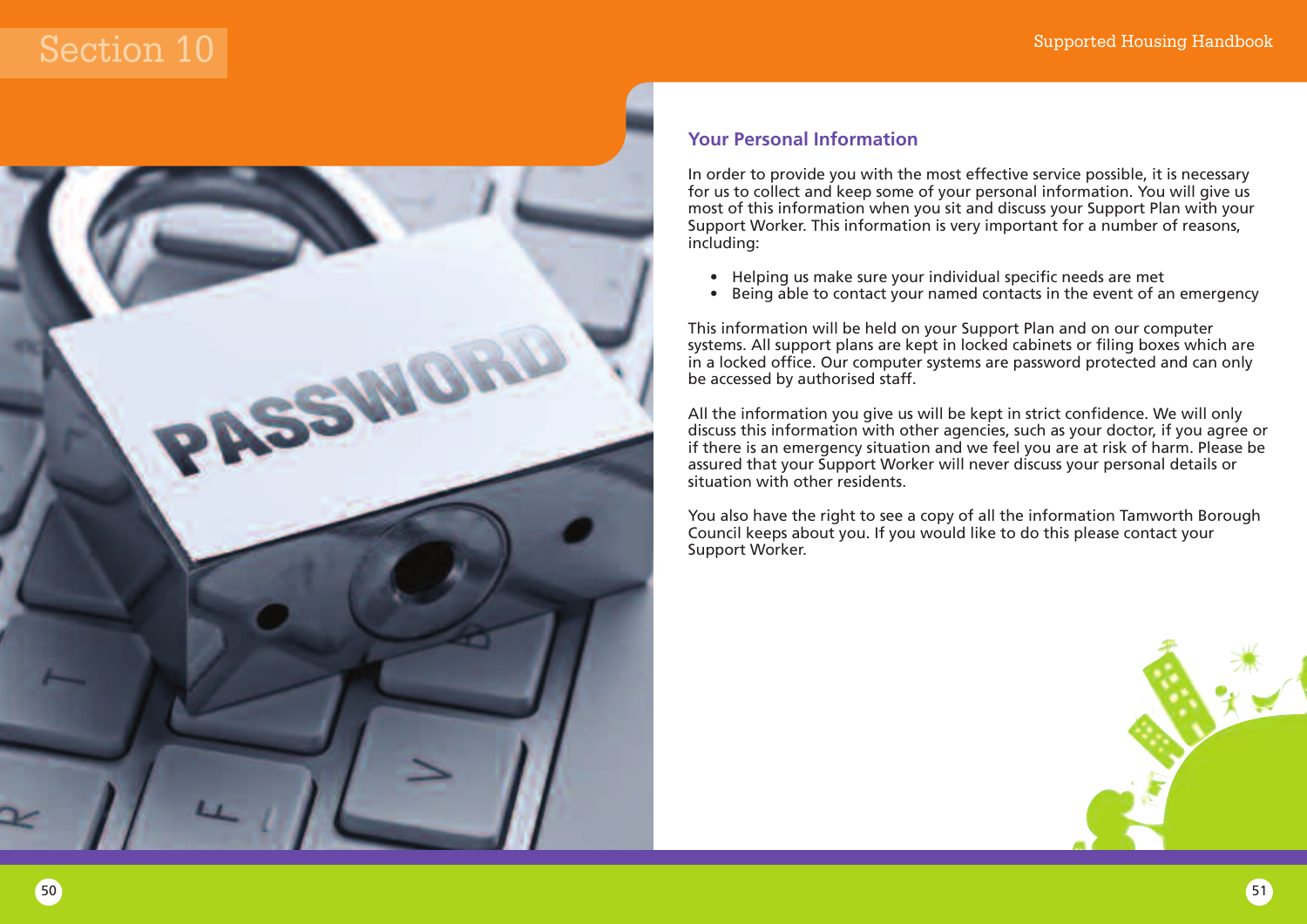### Moving on from Supported Housing



### **What is 'Move on'?**

`Move On` means where you will move to when you leave you Supported Housing.

Supported Housing is temporary accommodation. People stay with us for varying lengths of time but are usually between 6 months and two years dependent on their individual needs. So as part of your support plan your Support Worker will regularly discuss `Move On` with you.

Your support worker will provide support and help so that you can move onto accommodation, which is more independent and permanent.

### **What do I do when I feel ready for move on?**

- Speak to your Support Worker
- When it has been agreed that you are ready to move on, your Support Worker will support you in applying to join Tamworth Borough Council housing waiting lists
- Your Support Worker will fill in a reference for your housing application with Tamworth Borough Council that confirms you are ready for move on. This will mean you will then be entitled to a high priority banding to enable you to be rehoused as quickly as possible
- Your Support Worker will be able to support you in bidding for advertised properties
- If you feel you may need support when you move, for example, to settle in to your new accommodation, help with bills or to set up payment for bills etc then you may need to be referred for floating support/outreach services. Arrangements can be made for this
- Your entitlement to a high band award with the Council is time limited and if you decline suitable properties offered it may lead the Council to review your banding priority
- If you decline properties and are ready to move on this may lead to us ending your tenancy with us
- If you would like to know what is happening about your application you should ask your support officer to contact the Housing Advice Team for an update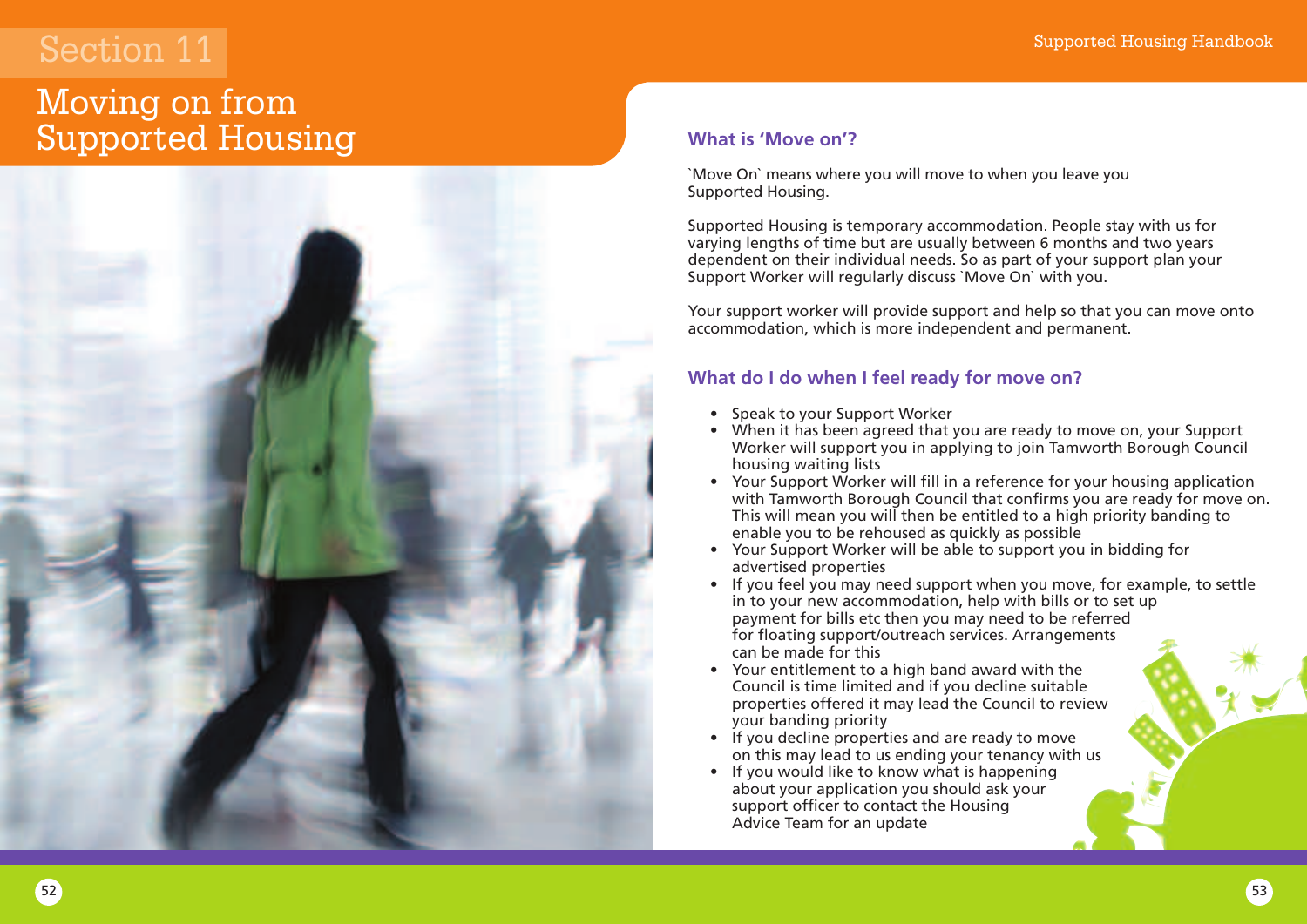• If your Support Worker decides that you are not ready for move-on, then a discussion will take place to identify ways to make sure you are ready in the future. For example, if the reason is because of a star action plan that needs to be worked through or things like rent arrears, you may need support in paying arrears off in installments, before they can support your move

If you require any further information in relation to the above, please speak to your support worker.

### **What happens when I have been accepted for a property?**

- The Council will inform you when you have been successful for a property and let you know the full address
- You should then be offered a viewing and your Support Worker can go with you to look at the property if you wish
- This will give you the opportunity to make sure that the flat/house is suitable and check that all the repairs are completed
- You will need to inform the Council and Support Worker of your decision to either accept the property or not

### **Your Support Worker will be able to help you out with the move such as;**

- Reading your gas/electric meters in your new home
- Completing a Housing Benefit Form
- Change of address details
- Who to inform of your move e.g. Benefits, GP's, bank, post office, dentist, optician etc.
- Medication (Where you will collect this from or whether you need encouragement from Outreach services with your medication)
- Completing a Community Care Grant Form (if needed). You cannot complete the form until you have moved into the property. (The Community Care Grant is for things like furniture, cutlery, bedding, pots and pans etc)
- Arranging a removal van (if required)

### **Private Landlord**

- You may wish to go into accommodation provided by a private landlord. If this is your preferred option them you should speak to your Support Worker about the advantages and disadvantages of this type of accommodation
- Below is a list of areas which you should discuss with your support officer who will help you understand some issues about renting from a private landlord

### **Areas to discuss**

- Cost –a deposit is often required as well as a month's rent upfront
- Shortfall between rent and Local Housing Allowance (LHA) a calculation could be done with your Support Worker on the figures given from LHA rates and how this will be paid and the importance of keeping receipts
- Non-secure tenancy tenancies with private landlords are usually less secure than tenancies with social landlords/housing associations and are only issued for a 6 month period. A section 21 can be served anytime after this period. Private landlords often serve Section 21 at the beginning of the tenancy with the tenancy agreement so it has already been signed by tenant and the landlord
- Tenancy agreements may vary read them carefully read through any tenancy agreement with your Support Worker as this states how and when the rent is due and the rights and responsibilities of both yourself and the landlord
- The Housing Advice team work with private landlords and will be able to give details of these
- The Housing Advice team also offers a rent deposit scheme called a Bond scheme –this is a deposit bond which you can apply for if your landlord agrees to accept the bond. This is NOT money, this is a paper bond. The Bond scheme is criteria based and you will be asked to complete an income and expenditure form and other paper work before you are accepted
- Budget/crisis loan for deposit. If you have been claiming income support or job seekers allowance for more than 26 weeks you may be able to apply for a budget/crisis loan for a deposit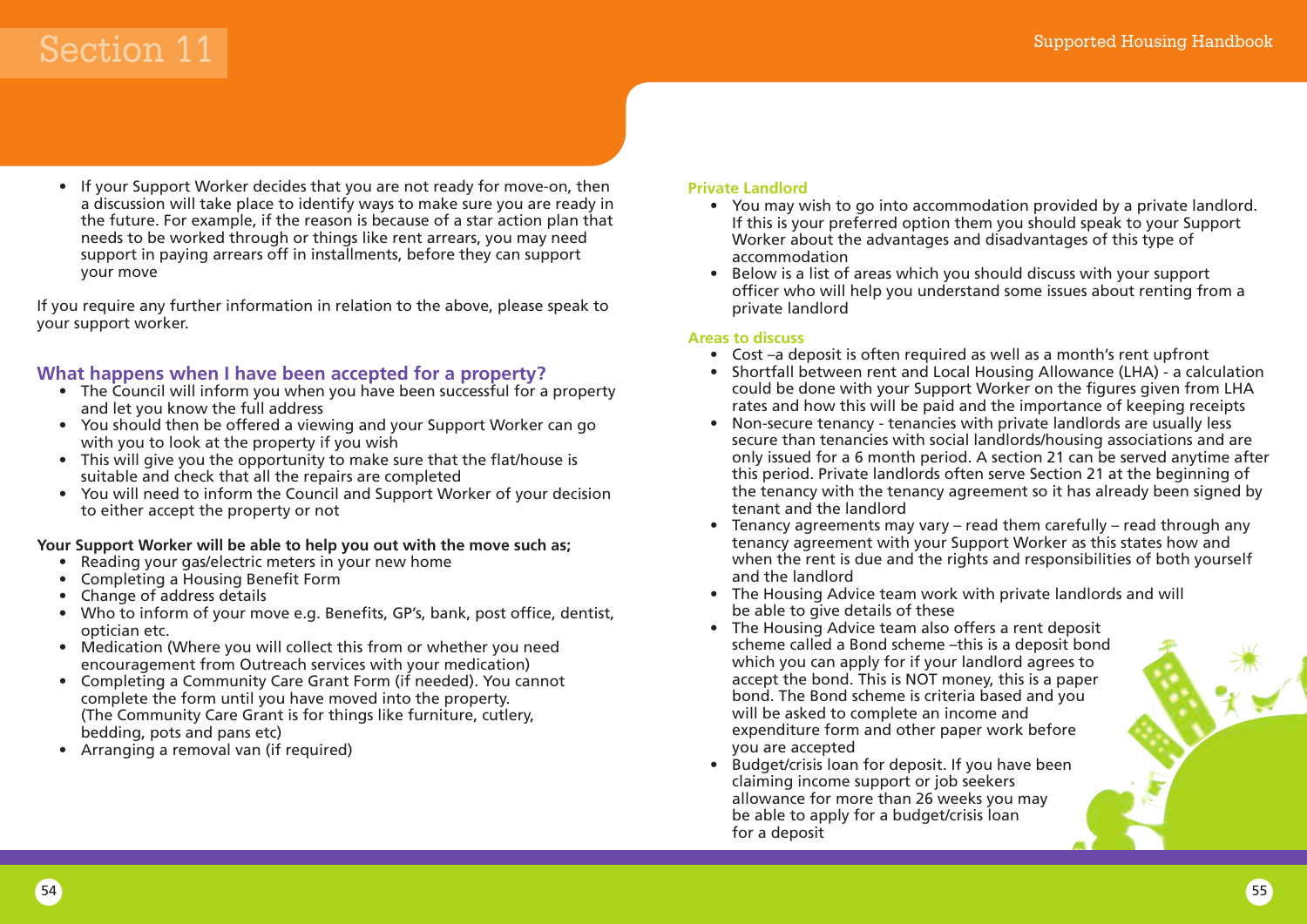- Understand how to give notice and period of notice (i.e. 4 weeks and written) You could prepare an example letter with your support worker prior to moving in so you have a copy in case you need it
- If you are not using the rent deposit scheme, make sure the landlord registers the deposit

### **Get saving:**

- Save money at the beginning of time in supported housing. It is cheaper to live in supported housing than in independent living
- Your support worker should work with you around saving & budgeting if Private Landlord is an option.

### **With family, friends or return to previous home**

If you decide you no longer require or want to be in supported accommodation and you would like to move in with your family or friends, staff can suggest floating support and will provide continual support throughout the process. This will form part of your star outcome plan and staff will support you.

### **How to end your tenancy**

If you are thinking of moving out or want to leave your accommodation, please discuss this with your Support Worker who will be able to support you.

Some of the more important points to remember are:

- You must give us at least 28 days notice in writing
- You must return all the keys and leave the property in good condition, clean and tidy, removing all belongings and ensuring everyone moves with you
- If belongings are left, we can remove them but we will charge you for removal and disposal

### **Abandonment**

If you leave your home without telling us, we will consider that you have abandoned it and we will automatically end the tenancy.

### **Moving out Checklist**

### **Moving checklist**

Careful organisation and forward planning can minimise the stress of moving house. Use our moving checklist in to guide you through the six weeks leading up to to moving day.

### **Six** weeks before the move

- Confirm the date of your move
- Check your home insurance make sure you have cover from the day you move in to your new home
	-
- Obtain written quotes from several removal firms Get references and check the limits of their insurance
- If you're not using professional removers, ask friends to help
- Book extra storage space if required
- Start getting rid of possessions you no longer need. Decide which items can be taken to a charity shop, sold at car boot sale, or offered to your friends
- If you need new furniture or carpets order them now and arrange delivery for when you move in

### **Two weeks before moving**

- Start packing non-essential items such as books and non-seasonal clothes into boxes
- De-register from your doctor, dentist and optician if you're moving out of the area
- Visit the post office and arrange for your post to be forwarded (you will be charged a fee for this service)

| ate |
|-----|
|     |
|     |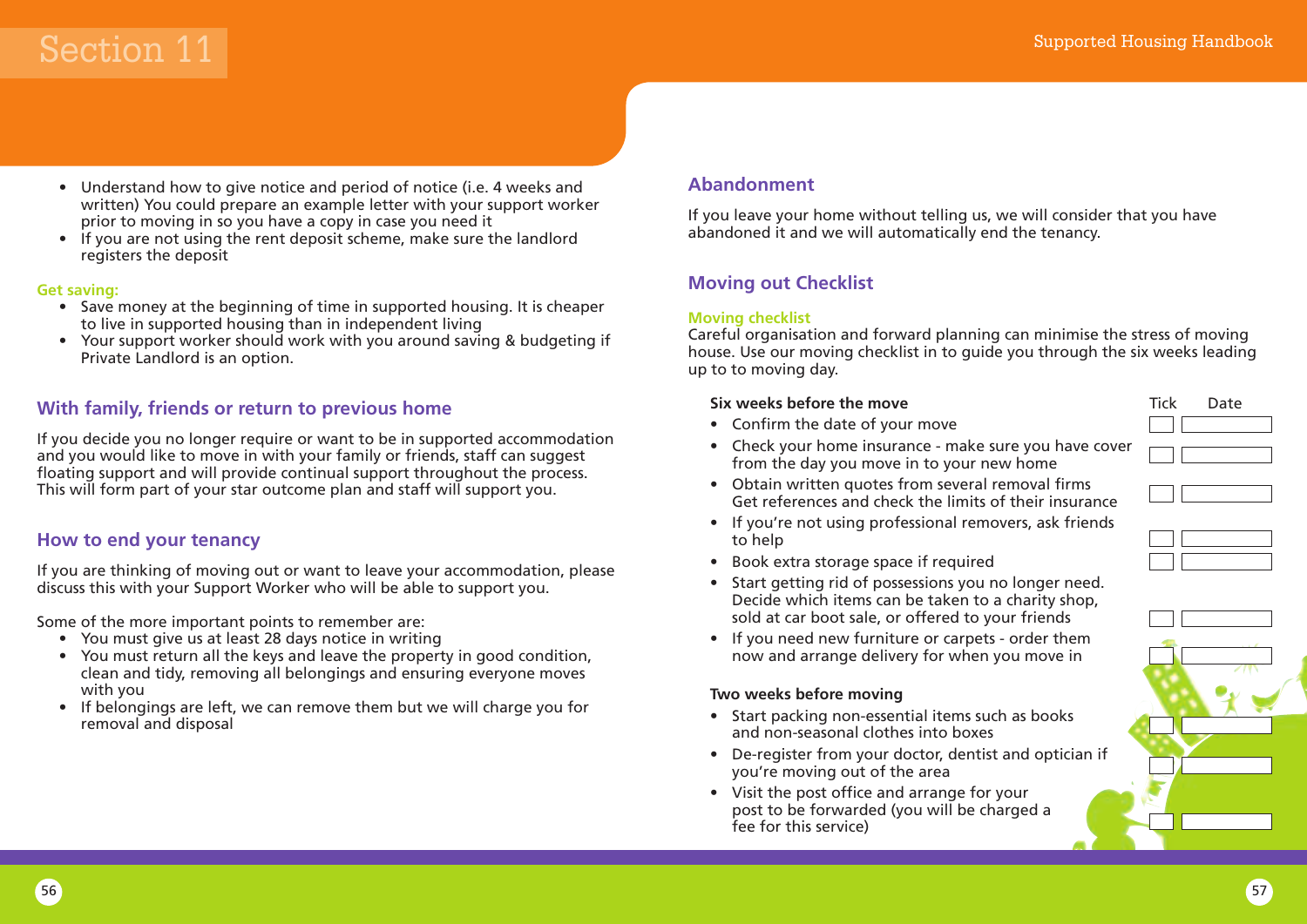- Notify your milkman and newspaper shop that you'll be moving and give them a date you want the service to stop
- If you have children or pets, arrange for someone to look after them during the move
- 
- Make a list of everyone who should know about the move. Send out change of address ecards
- Finalise arrangements with your removal company. Confirm arrival times and make sure your removers have directions to your new address
- Arrange a time to collect the keys for your new home from the estate agent
- Notify then bank of any changes to direct debits and standing orders

### **Who to notify checklist**

If you're moving house, it's important to inform the relevant people of your departure. Use our handy checklist to ensure no-one is forgotten.

### **Services and utilities** Tick Date

- Water
- Gas
- Electricity
- Telephone
- Post office
- Cable/satellite and internet service providers
- TV/video rental companies
- TV licensing



- Banks
- Building societies
- Credit card companies
- Council tax department
- National savings and premium bonds
- Your employer
- Insurance companies
- Pension companies
- Inland revenue
- Social security
- Solicitor

### **Health**

- Doctor
- Dentist
- Optician

### **Motoring**

- DVLA
- Breakdown recovery company
- Vehicle registration
- Vehicle insurance

#### **Others**

- Friends and relatives
- **Subscriptions**
- Milk delivery
- Newsagent
- Sports club
- Library
- Schools/colleges



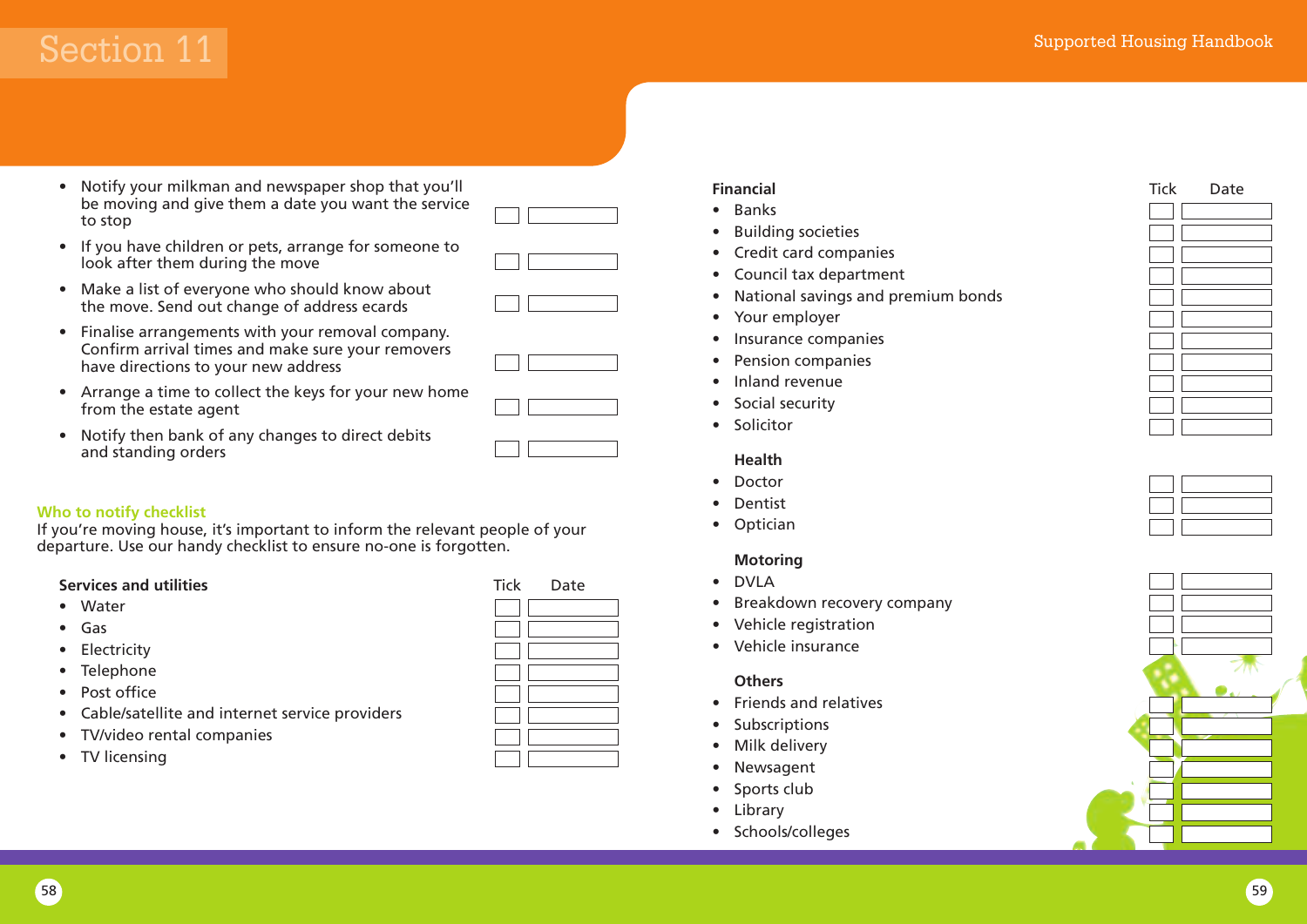### Reasons for Tamworth Borough Council terminating your tenancy



You must comply with the terms and conditions of your Tenancy Agreement. If you do not, action can be taken against this and you will be asked to leave the scheme.

If the council wishes you to leave your accommodation, you should be given at least four weeks' notice in writing.

You may be evicted from your accommodation for any of the following reasons:

- You have failed to pay your rent or service charges
- You have broken a condition of your to tenancy agreement
- Anti Social Behaviour by you, your visitors, family or friends
- Neglect and damage to your property caused by you, your visitors, family or friends
- If you do not make use or engage with the support that is available to you. Supported Housing is specialist accommodation for people who need support and advice to help them manage their own tenancies successfully.
- When you are ready to move on If you decline Tamworth Borough Council properties and are ready to move on this may lead to us ending your tenancy with us.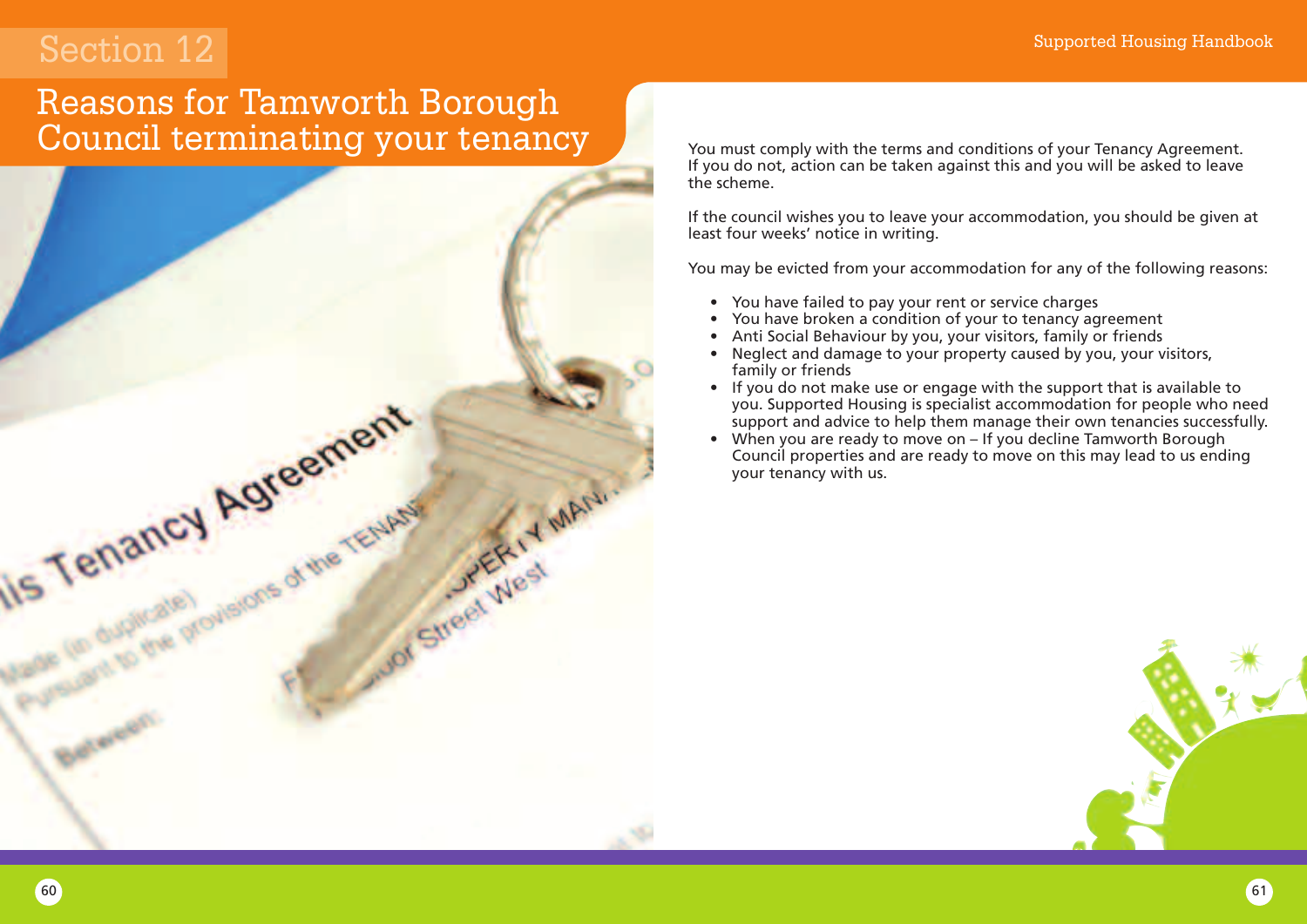### Useful Information Emergency Contacts



### **Useful Information Emergency Contacts**

**Dental Emergencies** call your own dentist or NHS Direct 08 45 46 47

**Minor Injuries** can be treated at Sir Robert Peel Hospital, Tamworth, open 24 hours per day, 7 days a week

**Mental Health Support & Advice** free helpline call Saturday & Sunday between 2pm – 2am 0808 800 2234 Outside of these times leave a message & they will call you back

**Emergency Contraception** is available from your GP/chemist & Tamworth Health Clinic, Upper Gungate open on Saturdays 10.15am–12.30pm

**Tamworth Borough Council** 01827 709709 (out of office hours follow the instructions give)

**Housing Repairs** (24 hours) call 0800 183 0044

**Police Emergency** – where life is in danger or a crime in progress call 999 Police Non Emergency call 0300 123 4455

**Hospital Accident & Emergency services** are at Good Hope Hospital, Sutton Coldfield

**NHS Direct** provides 24 hour health advice and information. They can also provide interpreters in many languages. Call 08 45 46 47

**Need someone to talk to?** Text or call your Support Worker & they'll contact you as soon as they possibly can on: Louise: 07528 630059, Trudy: 07528 630058 or Carloine: 07528 630057.

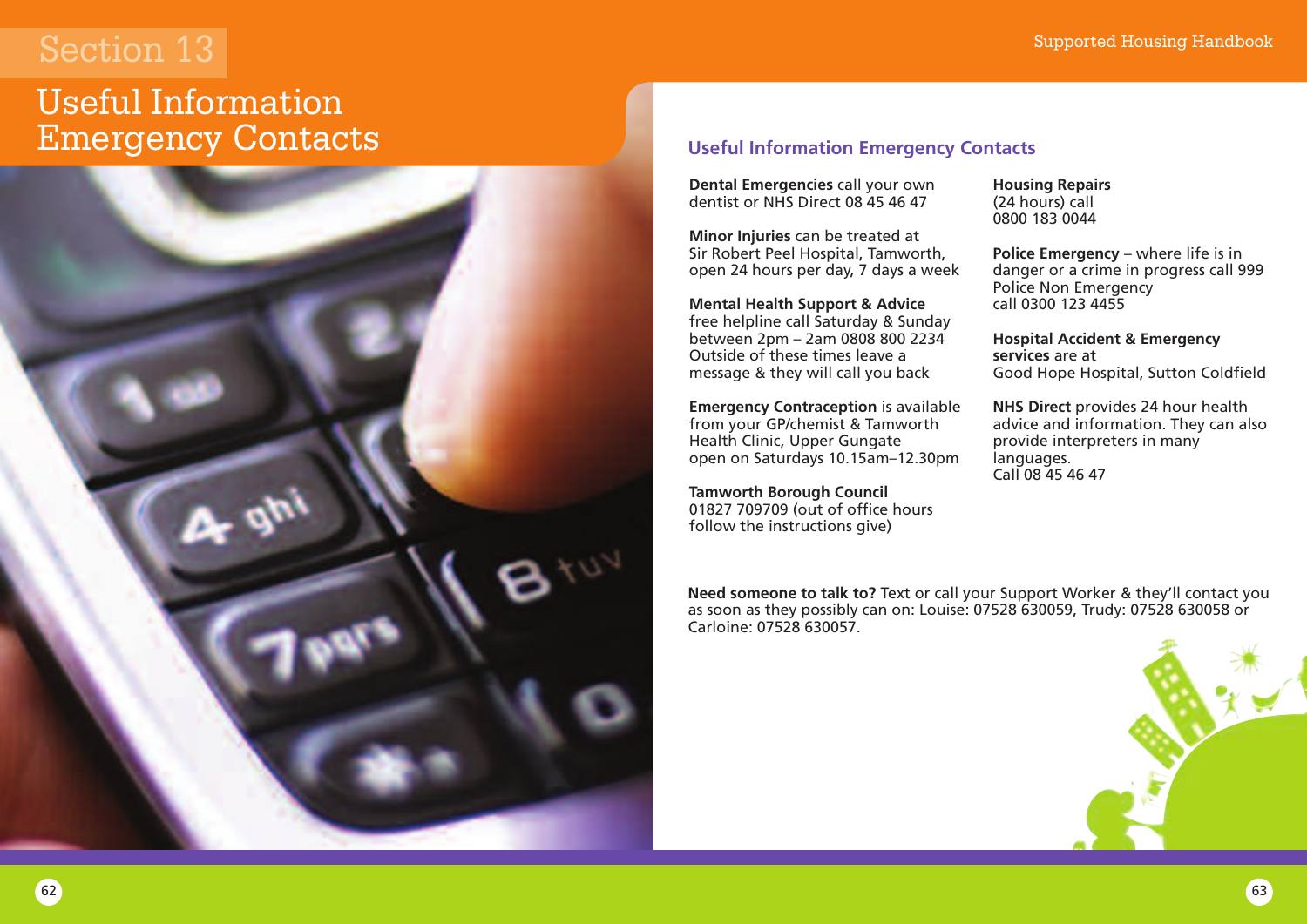

### **Places of Worship**

|                                                              | <b>Telephone</b> |
|--------------------------------------------------------------|------------------|
| Church of Jesus Christ of Latter-Day Saints (Amington) 68154 |                  |
|                                                              |                  |
|                                                              |                  |
|                                                              |                  |
|                                                              |                  |
|                                                              |                  |
|                                                              |                  |
|                                                              |                  |
|                                                              |                  |
|                                                              |                  |
|                                                              |                  |
|                                                              |                  |
|                                                              |                  |
|                                                              |                  |
|                                                              |                  |
|                                                              |                  |
|                                                              |                  |
|                                                              |                  |
|                                                              |                  |
|                                                              |                  |
|                                                              |                  |
|                                                              |                  |
|                                                              |                  |
|                                                              |                  |
|                                                              |                  |
|                                                              |                  |
|                                                              |                  |
|                                                              |                  |
|                                                              |                  |
|                                                              |                  |
|                                                              |                  |
|                                                              |                  |
|                                                              |                  |

### **Information Stonydelph Estate**

### **Church**

• St Martin, Ellerbeck, Stonydelph Telephone 897993

#### **Dentist**

• 26 Ellerbeck, Stonydelph Telephone 897857

#### **Doctors**

• Stonydelph Health Centre, Ellerbeck, Stonydelph Telephone 899919

#### **Buses**

• Pennine Way 7 and 780

#### **Nursery**

• Ark Nursery, St Martins Centre, Ellerbeck, Stonydelph, Telephone 897993

#### **Play Areas**

- Gladiators Park, Rainscar, Stonydelph
- Play Area, Lothersdale, Stonydelph
- MUGA, Crowden Road, Stonydelph

#### **Schools**

- The Dales Infant and Junior School, Fossdale Road, Stonydelph, Telephone 896424
- Stonydelph Primary School, Crowden Road, Stonydelph, Telephone 896666

### **Shops (Local)**

- Forbuoys, Ellerbeck
- Hairdressers, Ellerbeck, Stonydelph, Telephone 892303
- Post Office, Within Spa shop, Ellerbeck, Stonydelph,
- Spa, Ellerbeck, Stonydelph
- Stonydelph Fish Bar, Ellerbeck, Stonydelph, Telephone 895002
- Stonydelph Pharmacy, Ellerbeck, Stonydelph
- Thomas Colwin, Betting Shop, Ellerbeck, Stonydelph,
- Watsons Newsagents, 30 Pennymoor Road, Stonydelph, Telephone 898470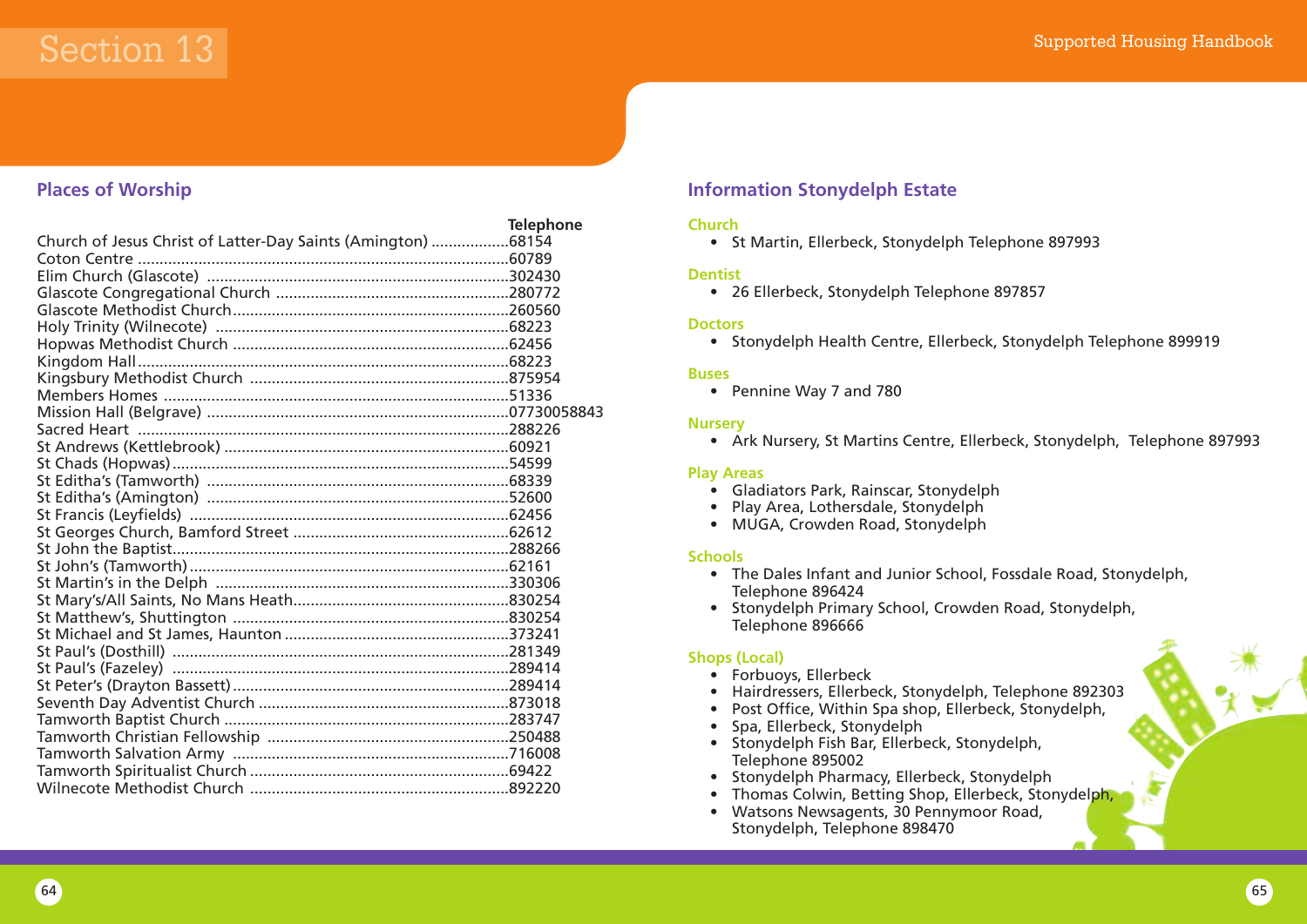### **Useful Telephone Numbers**

|                                                          | Telephone |
|----------------------------------------------------------|-----------|
|                                                          |           |
|                                                          |           |
|                                                          |           |
|                                                          |           |
|                                                          |           |
|                                                          |           |
|                                                          |           |
| Relate …………………………………………………………………………………………709652          |           |
|                                                          |           |
|                                                          |           |
| Staffs Council Council - early years and childcare278205 |           |
|                                                          |           |
|                                                          |           |
|                                                          |           |